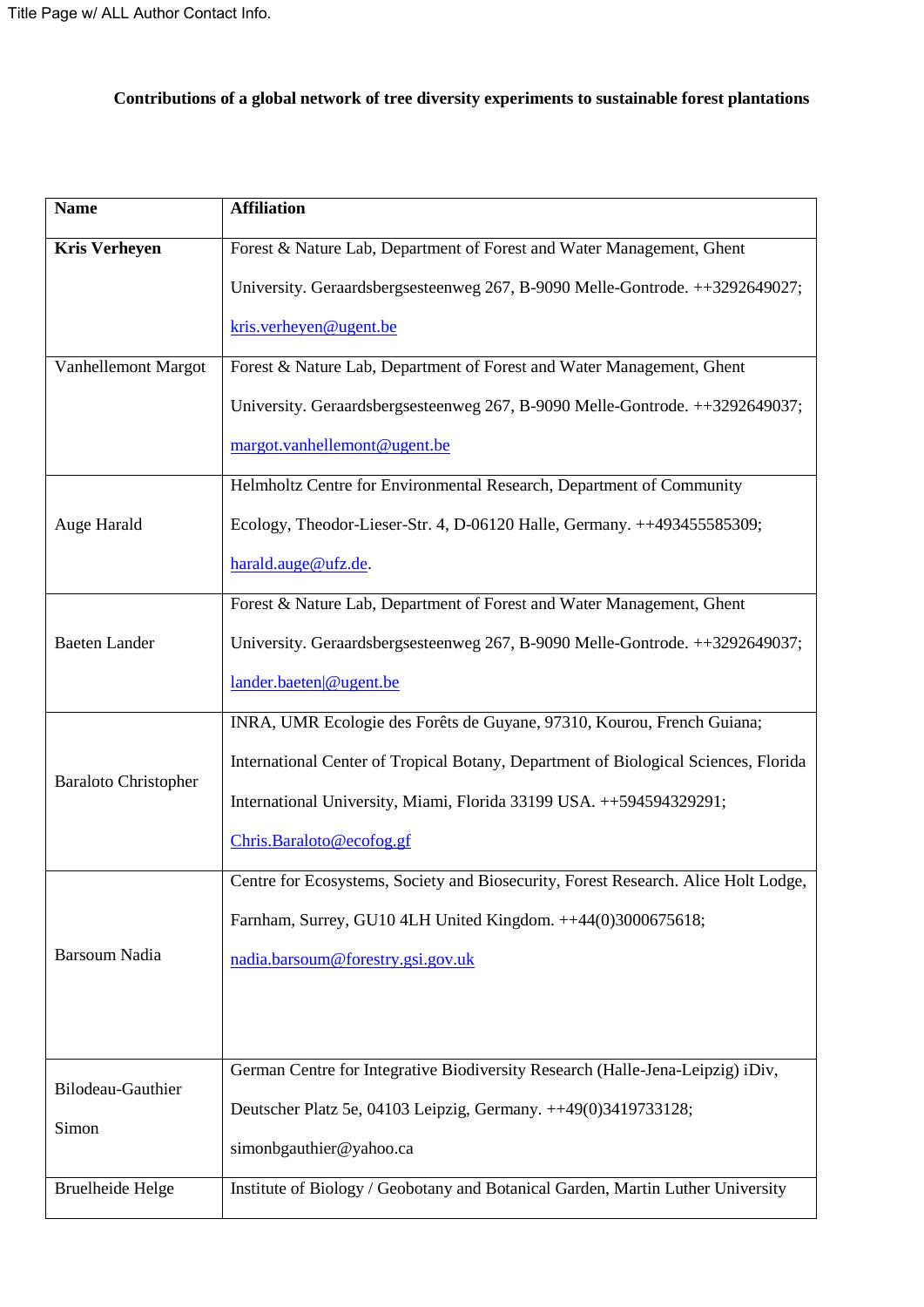|                             | Halle Wittenberg, Am Kirchtor 1, 06108 Halle, Germany. German Centre for            |  |  |  |  |  |  |  |
|-----------------------------|-------------------------------------------------------------------------------------|--|--|--|--|--|--|--|
|                             | Integrative Biodiversity Research (Halle-Jena-Leipzig) iDiv, Deutscher Platz 5e,    |  |  |  |  |  |  |  |
|                             | 04103 Leipzig, Germany. ++493455526222; helge.bruelheide@botanik.uni-halle.de       |  |  |  |  |  |  |  |
|                             | INRA, UMR1202 BIOGECO, F-33610 Cestas, France; Univ. Bordeaux,                      |  |  |  |  |  |  |  |
| <b>Castagneyrol Bastien</b> | BIOGECO, UMR 1202, F-33615 Pessac, France; ++33557122730;                           |  |  |  |  |  |  |  |
|                             | bastien.castagneyrol@pierroton.inra.fr                                              |  |  |  |  |  |  |  |
| <b>Godbold Douglas</b>      | Institute of Forest Ecology, Universität für Bodenkultur, Peter Jordan Str 82, 1190 |  |  |  |  |  |  |  |
|                             | Vienna, Austria. ++431476544101; douglas.godbold@boku.ac.at                         |  |  |  |  |  |  |  |
|                             | Chair of Geobotany, Faculty of Biology, University of Freiburg, Schaenzlestrasse 1, |  |  |  |  |  |  |  |
|                             | D-79104 Freiburg, Germany. Ecosystem Management, Department of                      |  |  |  |  |  |  |  |
| Haase, Josephine            | Environmental Systems Science, ETH Zurich, Universitaetsstr. 16, CH-8092            |  |  |  |  |  |  |  |
|                             | Zurich, Switzerland. ++497612032694; josephine.haase@biologie.uni-freiburg.de       |  |  |  |  |  |  |  |
|                             | University of Oxford, Department for Plant Sciences, South Parks Road, Oxford,      |  |  |  |  |  |  |  |
| <b>Hector Andy</b>          | OX1 3RB, UK. ++441865275032; andrew.hector@plants.ox.ac.uk                          |  |  |  |  |  |  |  |
|                             | INRA, UMR1202 BIOGECO, F-33610 Cestas, France; Univ. Bordeaux,                      |  |  |  |  |  |  |  |
| Jactel Hervé                | BIOGECO, UMR 1202, F-33615 Pessac, France; ++33557122859;                           |  |  |  |  |  |  |  |
|                             | herve.jactel@pierroton.inra.fr                                                      |  |  |  |  |  |  |  |
| Koricheva Julia             | School of Biological Sciences, Royal Holloway University of London, Egham,          |  |  |  |  |  |  |  |
|                             | Surrey, TW20 0EX, UK. ++441784443414; julia.koricheva@rhul.ac.uk                    |  |  |  |  |  |  |  |
|                             | Centre for Biodiversity Theory and Modelling, Station d'Ecologie Expérimentale      |  |  |  |  |  |  |  |
| Loreau Michel               | du CNRS, 2 route du CNRS, 09200 Moulis, France. ++33561040578;                      |  |  |  |  |  |  |  |
|                             | michel.loreau@ecoex-moulis.cnrs.fr                                                  |  |  |  |  |  |  |  |
|                             | Department of Science for Nature and Natural Resources, University of Sassari, via  |  |  |  |  |  |  |  |
|                             | de Nicola, 07100, Sassari. Euro-Mediterranean Center on Climate Change (CMCC).      |  |  |  |  |  |  |  |
| Mereu Simone                | Impacts on Agriculture, Forest, and Natural Ecosystems-Lecce, Italy.                |  |  |  |  |  |  |  |
|                             | ++39079229933; simonemereu@uniss.it                                                 |  |  |  |  |  |  |  |
|                             | Université du Québec à Montréal and Université du Québec en Outaouais, Canada,      |  |  |  |  |  |  |  |
| Messier Christian           | Case postale 8888, Succursale Centre-Ville, Montréal (Québec) H3C 3P8. ++ 1-        |  |  |  |  |  |  |  |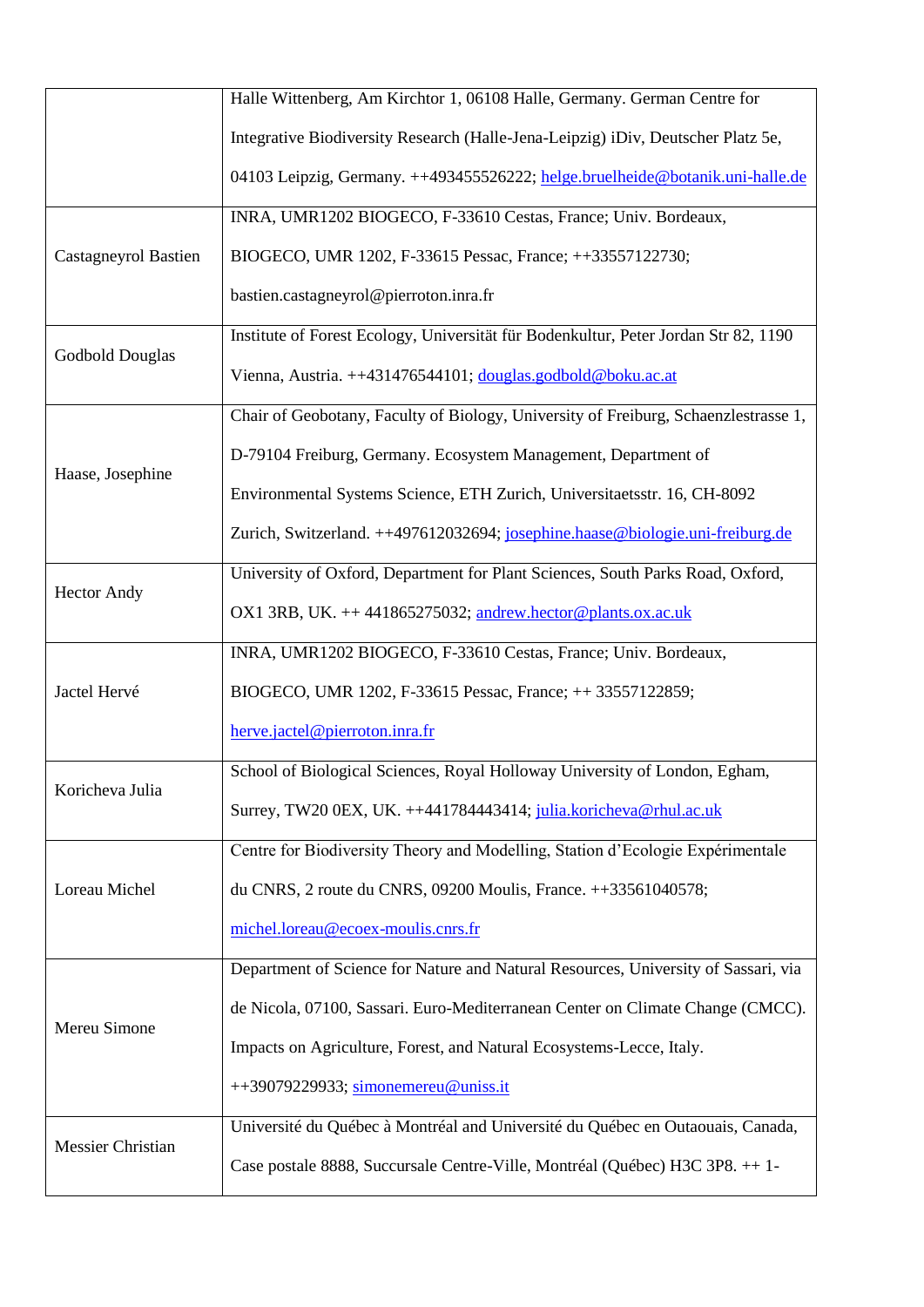|                  | 5149873000, ext. 4009; Messier.christian@uqam.ca                                    |  |  |  |  |  |  |  |
|------------------|-------------------------------------------------------------------------------------|--|--|--|--|--|--|--|
|                  | Division Forest, Nature and Landscape, University of Leuven. Celestijnenlaan 200E   |  |  |  |  |  |  |  |
| Muys Bart        | box 2411 3001 Leuven, Belgium. ++3216329726; bart.muys@ees.kuleuven.be              |  |  |  |  |  |  |  |
|                  | Institut des Sciences de la Forêt tempérée (ISFORT), Université du Québec en        |  |  |  |  |  |  |  |
| Nolet Philippe   | Outaouais, 58 Principale, Ripon, QC, Canada. ++1-8195953900, ext. 2936;             |  |  |  |  |  |  |  |
|                  | philippe.nole@uqo.ca                                                                |  |  |  |  |  |  |  |
|                  | Centre for Forest Research (CFR), Université du Québec à Montréal, PO Box 8888,     |  |  |  |  |  |  |  |
| Paquette Alain   | Centre-ville Station, Montréal, QC, Canada H3C 3P8. ++1-5149873000, ext. 4866;      |  |  |  |  |  |  |  |
|                  | alain.paquette@gmail.com                                                            |  |  |  |  |  |  |  |
| Parker John      | Smithsonian Environmental Research Center, 647 Contees Wharf Road, Edgewater,       |  |  |  |  |  |  |  |
|                  | MD, 21037, USA. ++1-4434822221, parkerj@si.edu                                      |  |  |  |  |  |  |  |
|                  | Ecosystem Restoration and Intervention Ecology Research Group. School of Plant      |  |  |  |  |  |  |  |
| Perring Mike     | Biology, The University of Western Australia 35 Stirling Highway, Crawley WA        |  |  |  |  |  |  |  |
|                  | 6009, Australia. $++$ 6186488 4692; michael.perring@uwa.edu.au                      |  |  |  |  |  |  |  |
|                  | Earth and Life Institute - Environmental Sciences, Université catholique de Louvain |  |  |  |  |  |  |  |
| Ponette Quentin  | (UCL). Croix du Sud 2, box L7.05.09, B-1348 Louvain-la-Neuve, Belgium.              |  |  |  |  |  |  |  |
|                  | ++3210473616; quentin.ponette@uclouvain.be                                          |  |  |  |  |  |  |  |
|                  | Department of Biology, McGill University, 1205 Dr Penfield, Montréal, Québec,       |  |  |  |  |  |  |  |
| Potvin Catherine | H3A-1B1, Canada and Smithsonian Tropical Research Institute, Panama. ++1-           |  |  |  |  |  |  |  |
|                  | 5143983730; catherine.potvin@mcgill.ca                                              |  |  |  |  |  |  |  |
|                  | Department of Forest Resources, University of Minnesota, St Paul, Minnesota         |  |  |  |  |  |  |  |
| Reich Peter      | 55108, USA. Hawkesbury Institute for the Environment, University of Western         |  |  |  |  |  |  |  |
|                  | Sydney, Penrith, NSW 2753, Australia. ++1-6126244270; preich@umn.edu                |  |  |  |  |  |  |  |
|                  | School of Environment, Natural Resources and Geography, Bangor University,          |  |  |  |  |  |  |  |
| Smith Andy       | Bangor, Gwynedd, LL57 2UW, UK.                                                      |  |  |  |  |  |  |  |
|                  | ++441248382297; a.r.smith@bangor.ac.uk                                              |  |  |  |  |  |  |  |
|                  | Department of Crop Production Ecology, Swedish University of Agricultural           |  |  |  |  |  |  |  |
| Weih Martin      | Sciences, PO Box 7043, SE-750 07 Uppsala, Sweden. ++46-18672543;                    |  |  |  |  |  |  |  |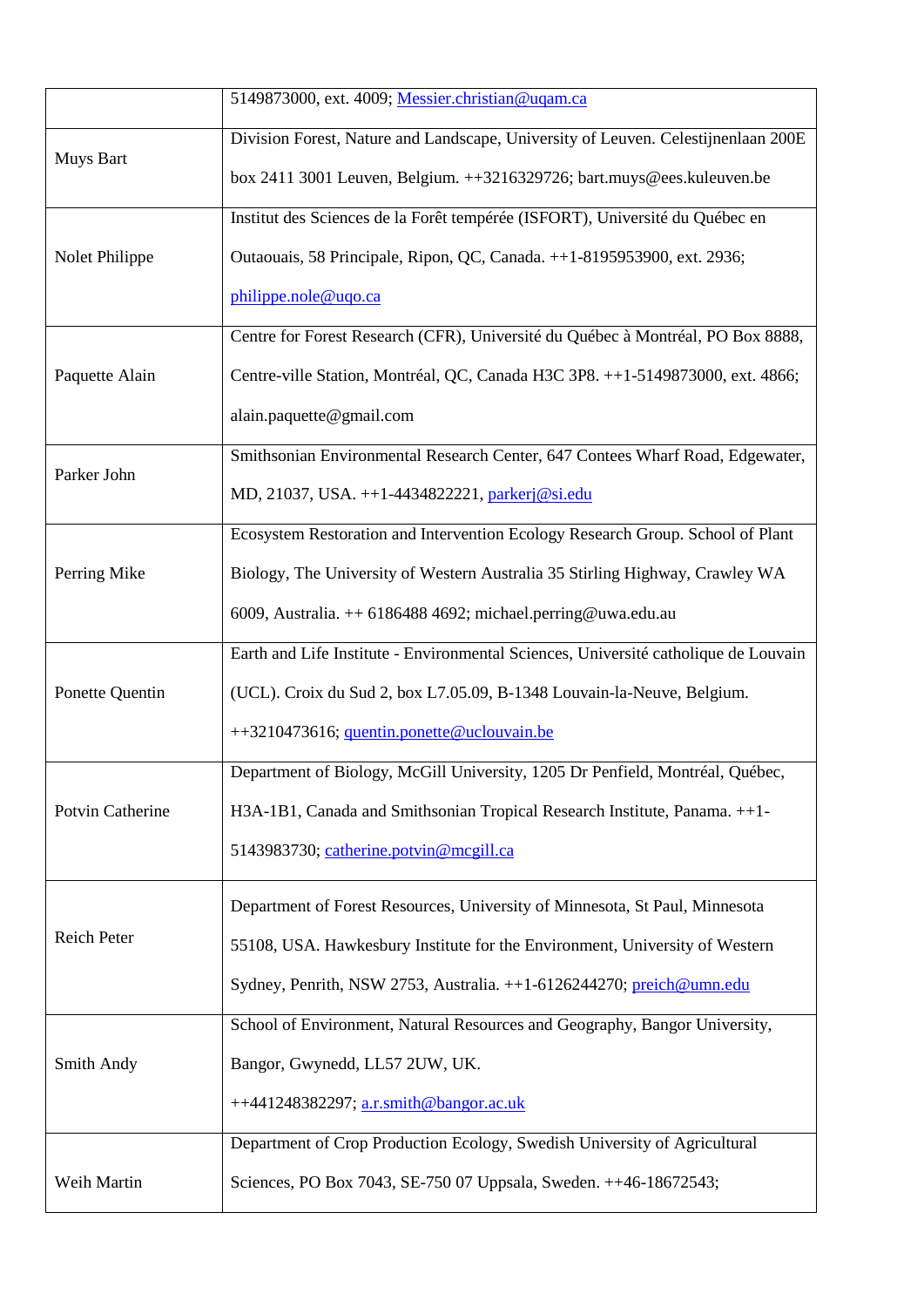|                  | martin.weih@slu.se                                                               |
|------------------|----------------------------------------------------------------------------------|
|                  |                                                                                  |
| Scherer-Lorenzen | Chair of Geobotany, Faculty of Biology, University of Freiburg, Schaenzlestr. 1, |
| Michael          | 79104 Freiburg, Germany. ++497612035014; michael.scherer@biologie.uni-           |
|                  | freiburg.de                                                                      |

#### **Acknowledgements**

This paper is an outcome of a workshop kindly supported by sDiv, the Synthesis Centre of the German Centre for Integrative Biodiversity Research (iDiv) Halle-Jena-Leipzig (DFG FZT 118). The TreeDivNet experiments could not have been established without the help and support of many funding organizations and persons, too numerous to be listed here individually.

## **First Author Biography**

Kris Verheyen is an Associate Professor at the Department of Forest and Water Management, Ghent University. His research interests include studies on (1) the link between biodiversity and ecosystem functioning and (2) the impact of global changes on biodiversity and ecosystem functioning. Using these insights, he tries to develop (3) guidelines for ecological restoration and (4) management strategies for the optimal delivery of multiple ecosystem services.

**Word count (incl. references): 4949; 1 Table, 5 Figures**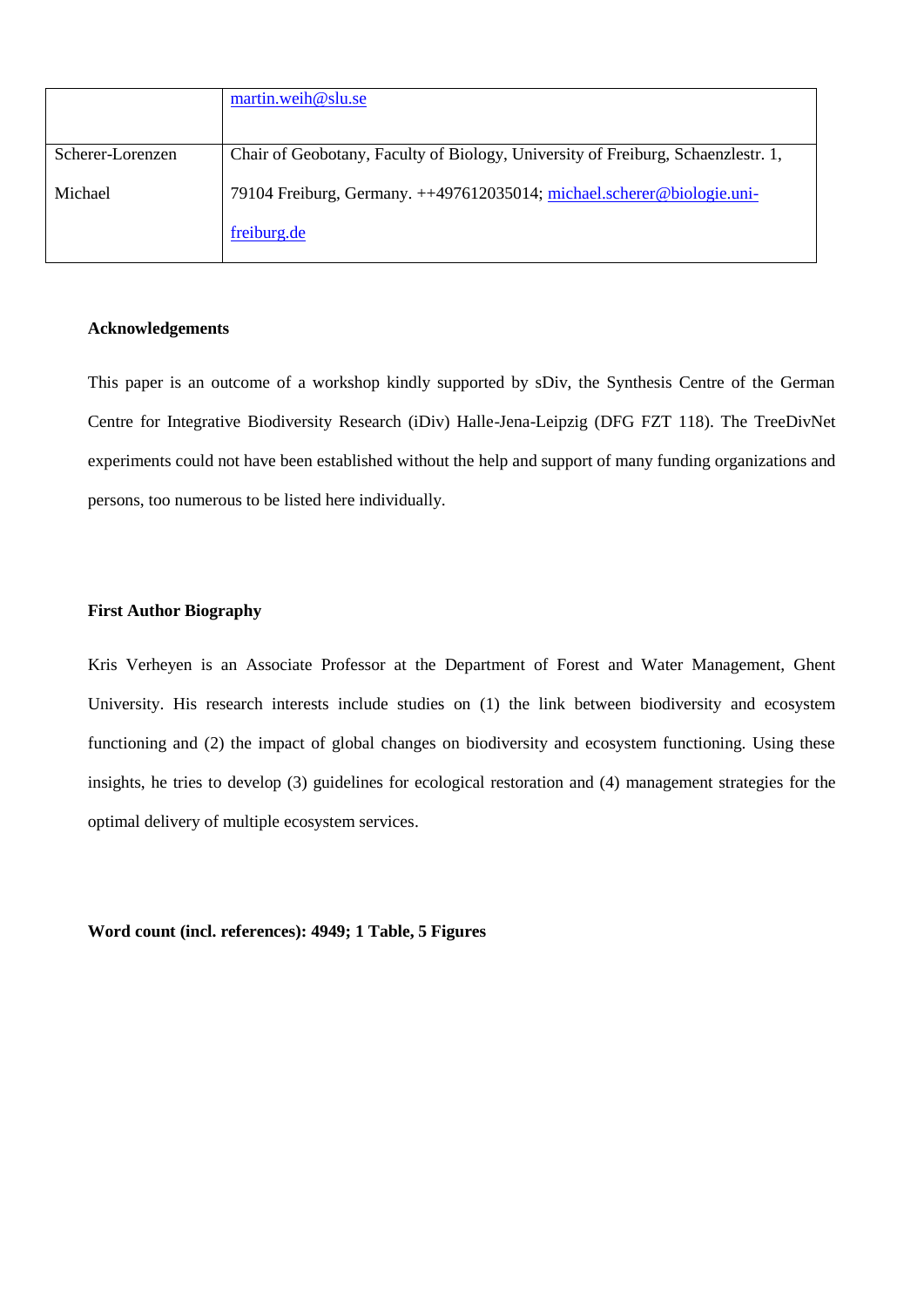#### **Contributions of a global network of tree diversity experiments to sustainable forest plantations**

#### **Abstract**

 The area of forest plantations is increasing worldwide helping to meet timber demand and protect natural 5 forests. However, with global change monospecific plantations are increasingly vulnerable to abiotic and biotic disturbances. As an adaption measure we need to move to plantations that are more diverse in genotypes, species and structure, with a design underpinned by science. TreeDivNet [\(www.treedivnet.ugent.be\)](http://www.treedivnet.ugent.be/), a global network of tree diversity experiments, responds to this need by assessing the advantages and disadvantages of mixed species plantations. The network currently consists of 18 experiments, distributed over 36 sites and five ecoregions. With plantations 1 to 15 years old, TreeDivNet can already provide relevant data for forest policy and management. In this paper, we highlight some early results on the carbon sequestration and pest resistance potential of more diverse plantations. Finally, suggestions are made for new, innovative experiments in understudied regions to complement the existing network.

 **Keywords**: biodiversity experiments, functional biodiversity research, plantation forest, sustainable forest management, ecological restoration.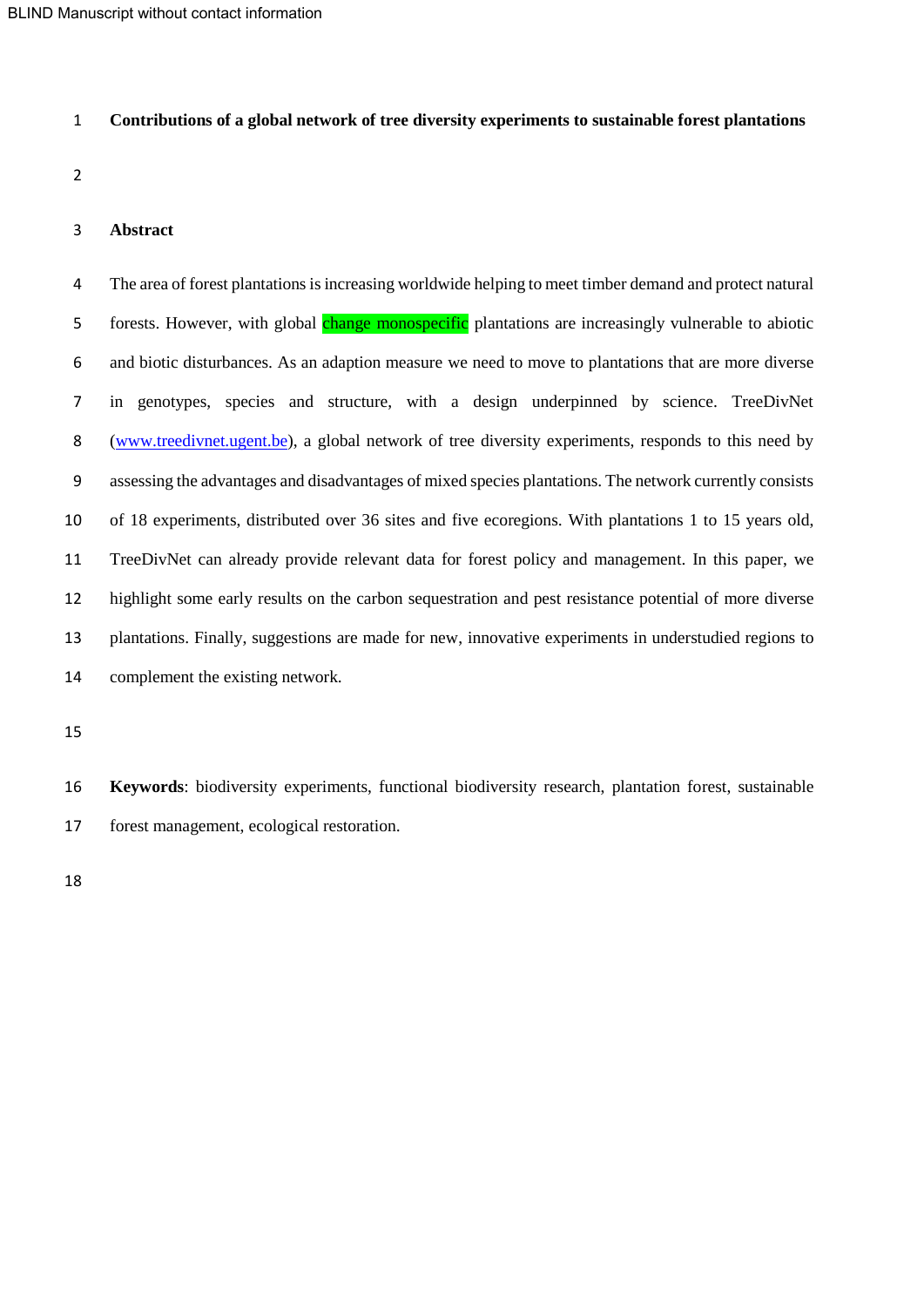#### **1. A global call for sustainable forest plantations**

 Although the global forest area declined by c. 13 million ha per year between 2000 and 2010, the forest 21 plantation area actually increased annually by c. 5 million ha in the same time period, representing c. 7 %, i.e. 264 million ha, of the global forest area in 2010 (FAO 2010). Afforestation rates may increase further due to incentives for carbon sequestration and the global pledge to protect the remaining natural 24 forests of the world against degradation, e.g. as part of REDD+. Forest plantations already provide up to 33% of the total industrial roundwood volume harvested annually in the world, and are projected to 26 make up as much as 50% of the global **industrial** roundwood production by 2040 [\(Kanninen 2010\)](#page-17-0). Beyond wood production, plantations also provide a range of other ecosystem services, including carbon sequestration and water retention (Pawson [et al. 2013\)](#page-18-0). Moreover, when incorporated into integrated landscape management, plantations can play a large role in achieving biodiversity conservation objectives by offsetting the need to extract resources from natural forests [\(Paquette and Messier 2010\)](#page-17-1).

 Currently, plantation forests are almost exclusively planted as monocultures (Nichols *et al.* 2006, Panel 1). Yet, several reviews published recently provide evidence, from both natural forests and plantations, that biomass production and the delivery of other ecosystem services can improve with tree diversity (Nadrowski et al. 2010; Scherer-Lorenzen 2014). Furthermore, global change may increase disturbance frequencies and intensities in both natural forest (Woods et al. 2005) and plantations (Pawson et al. 2013), significantly affecting wood supply chains with severe economic consequences (Hanewinkel et al. 2012). Forest plantations that are diverse in genotypes, species, structure and function, should be 38 better able to adapt to changing environmental conditions than monocultures (van Hensbergen 2006; Bauhus et al. 2010). This calls for the development of novel, more diversified forest plantations that can improve plantations' stability, productivity and delivery of ecosystem services. Since plantations are often established near human settlements, they are the primary window through which society looks at forest management. Changing the way we manage plantations and set objectives for them can therefore have profound and rapid impacts on the social acceptance of forestry (Paquette and Messier 2013). It has been noted, however, that foresters currently resist establishing mixed plantations, in large parts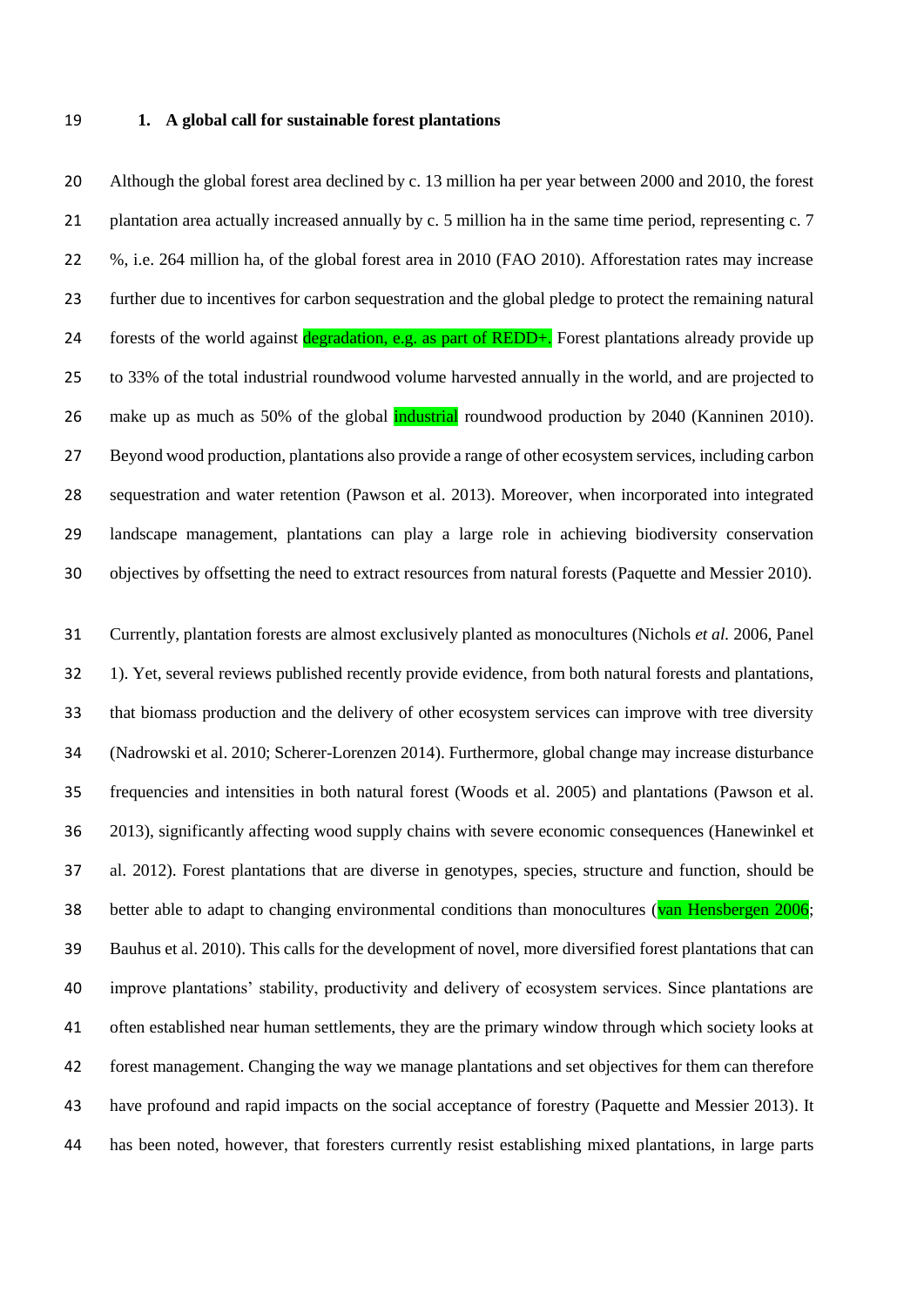because of the perception that mixing genotypes and species reduces yield and complicates forest management operations (Carnol *et al*. 2014).

 TreeDivNet, a new global network of tree diversity experiments, responds to the need for a solid, science-based framework for documenting and understanding the benefits and drawbacks of mixed plantations. In this paper, we explain the need for new afforestation trials and present the TreeDivNet network of experimental plantations. We show some early results from the network and formulate suggestions for additional experimental plantations that may cover existing research gaps.

#### **2. The need for a 21st century generation of forest plantation trials**

54 In the 18<sup>th</sup> and 19<sup>th</sup> century, foresters such as von Carlowitz, Hartig and Cotta developed the concepts of sustainable forest management as a response to the increasing overexploitation of European forests (Morgenstern 2007). To base these concepts upon science, the first long-term silvicultural trials were established to identify the most productive species and provenances to plant in novel forests. The trials were definitely a success for the development of production-oriented management; large-scale forest plantations were established with fast-growing tree species. The trials were often designed as common garden experiments comparing the growth and performance of different species and provenances at one site, i.e., under similar environmental conditions. Despite the lively debate about the advantages and disadvantages of pure versus mixed forests (even in that early era), most of the trials consisted of monocultures or, less frequently, two-species mixtures (Scherer-Lorenzen 2014). Presently, 300 years after von Carlowitz´s proposition of sustainability and given recent advances in biodiversity science (e.g. Cardinale et al. 2012), we need to know which mixtures provide higher levels of biomass production and of other ecosystem services and how environmental conditions affect the relationship between tree diversity and forest functioning, both in space and time.

 To address these issues, several scientific approaches are available. Given the long lifespan and size of trees, simulation models that predict ecosystem service output along a range of tree diversities and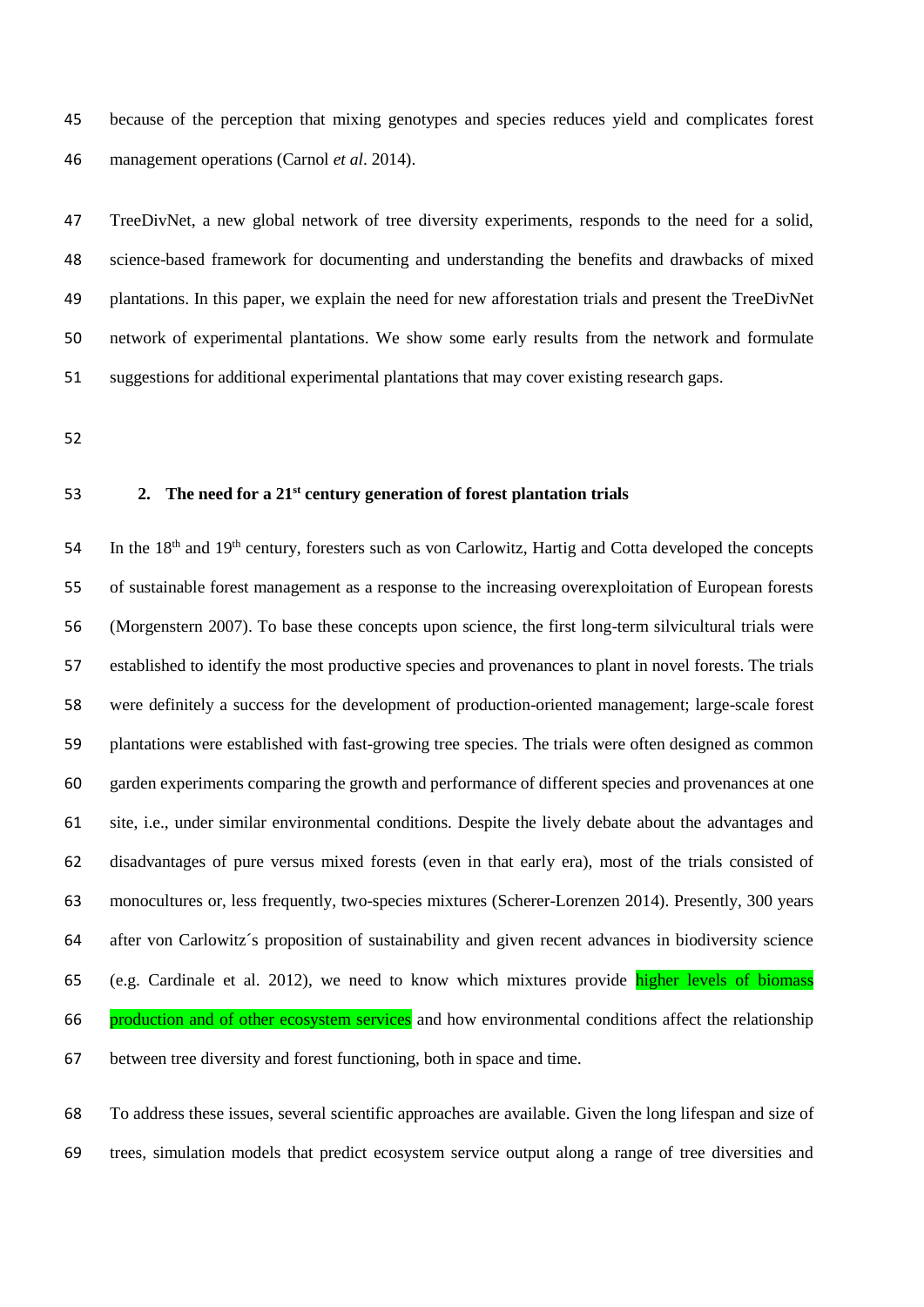environmental conditions are an obvious approach. However, such models need parameterization, which is an enormous challenge given how poorly we understand biotic interactions among species. Parameters can be estimated based on experiments or observational studies, but both the types and ranges of tree diversities we seek to study are not always present. Still, highly interesting and relevant work has been accomplished with simulation tools (e.g. Morin et al. 2011). Observational studies are invaluable for providing real-world reference data (Baeten et al. 2013), but also have many drawbacks because tree species composition strongly depends on environmental factors or management. Experiments avoid these issues, but there are still relatively few experiments with replicated stands of mixed species 78 (Scherer-Lorenzen 2014), and many of these use only a small number of *(nevertheless commercially* **important**) tree species.

#### **3. TreeDivNet and examples of its potential to contribute to sustainable forest plantations**

 In response to the need for in-depth knowledge of the functioning of mixed plantations and the services they provide, tree diversity experiments have been planted worldwide over the past 15 years. These experiments have now been integrated within the global network TreeDivNet [\(www.treedivnet.ugent.be\)](http://www.treedivnet.ugent.be/). The unifying characteristic of TreeDivNet experiments is that tree species are grown in both monoculture and mixtures, and that tree diversity levels are replicated in a randomized design, allowing for the effects of diversity to be tested. Tree diversity experiments can yield reliable estimates of ecosystem functioning as the experimental design controls the levels and range of tree diversity and allows accounting for potentially confounding factors due to site conditions and local environmental gradients. In addition, long-term monitoring of the performance of individual trees and multiple ecosystem processes in experiments will provide a rich record of the development of the forest ecosystem and its overall functioning (see for example Potvin and Gotelli 2008). This will lead to a deeper understanding of the influence of the diversity, composition and structure of a forest on its functioning and a more complete picture of the relationships between productivity and other ecosystem functions and services. Long-term monitoring will also allow us to better understand how forest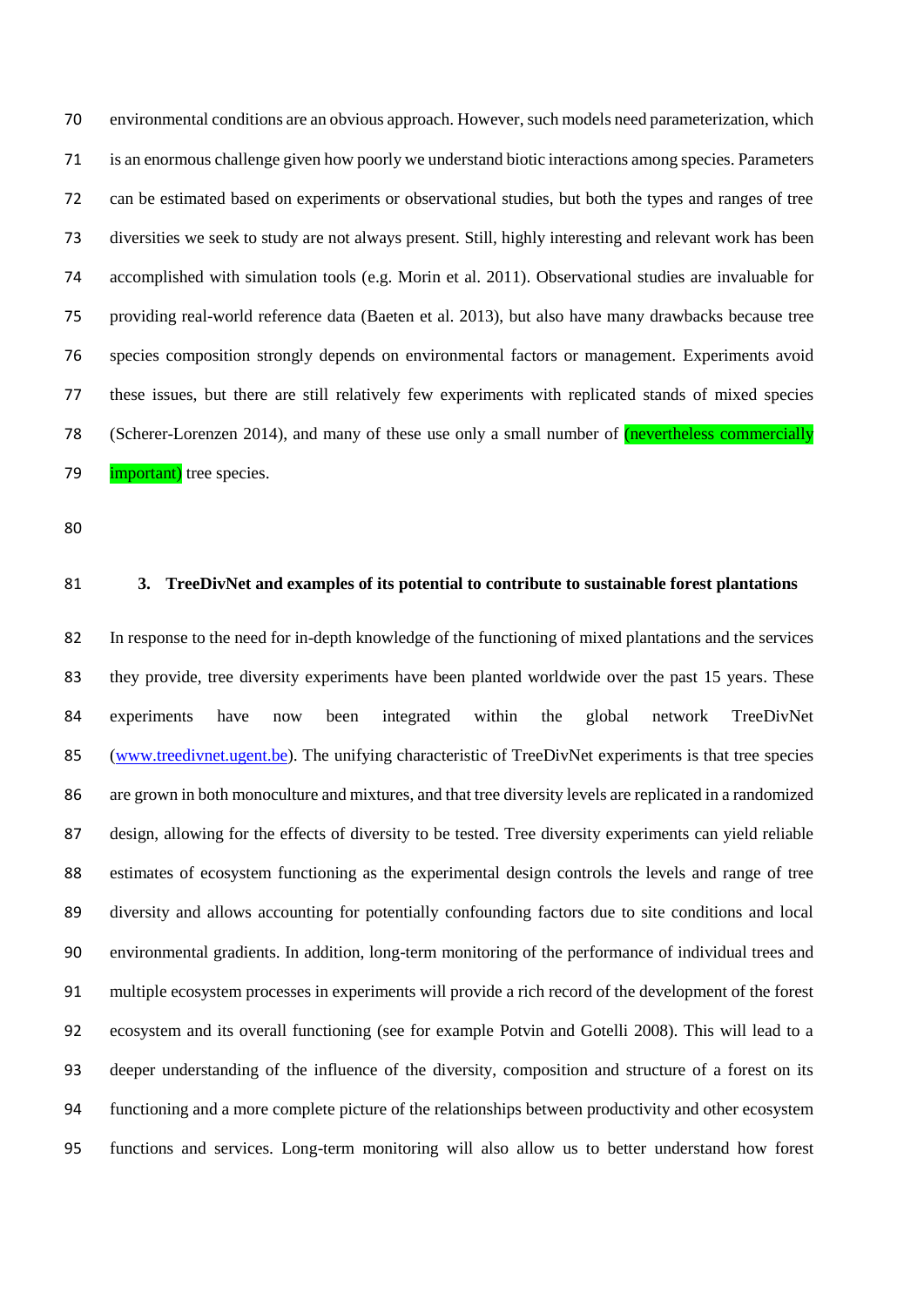diversity, structure and composition influence forest stability. We will then be able to plant and manage forests in a way that increases their resistance and resilience to, e.g., predicted changes in climate. Different aspects of tree diversity, i.e., species richness, genetic diversity, structural and functional diversity, will be used as tools to face the key challenges of modern sustainable afforestation.

 At present, TreeDivNet consists of 18 experiments, located at 36 sites and in five ecoregions (Table 1; Figure 1). More than 1 000 000 trees have been planted in the experiments on a total surface area of c. 800 ha, which makes TreeDivNet one of the largest research infrastructures in ecology worldwide. The oldest experiment (Satakunta, Finland) was planted in 1999. The experiments included in TreeDivNet manipulate woody plant diversity – in terms of species richness (taxonomic diversity), evenness, composition, genetic and functional diversity – over wide diversity gradients and are designed to allow separation of diversity and identity effects (see Figure 2 for an example, and Bruelheide et al. 2014). The tree species in the TreeDivNet experiments are both widely planted commercial species, but also many less-frequently used species. One important additional component is the inclusion of tree provenances from different regions (e.g., BiodiversiTREE, US; FORBIO, Belgium; and Climate Match, UK), providing a valuable opportunity to test whether assisted migration enhances the services provided by diverse plantations in the face of climate change (Pedlar et al. 2012).

 TreeDivNet functions according to the guidelines for globally distributed experiments (cf. Borer et al. 2014). At present, the network has no central funding. Participation is entirely voluntary, but has clear benefits for the participants. TreeDivNet offers unique opportunities for multidisciplinary and multifunctional research on the relationship between tree diversity and ecosystem functioning in major forest types around the world and enables synthesis studies across the globe. Thus, TreeDivNet contributes to the lively field of functional biodiversity research, which has delivered a wealth of knowledge about the biotic control of ecosystem functioning over the last two decades. However, most of this knowledge was gained in smaller-stature, shorter-lived vegetation such as grasslands; forests came into the focus of this research field only recently. Despite the young age of most experiments, TreeDivNet can already provide results relevant for policy and management, as illustrated in the following two examples.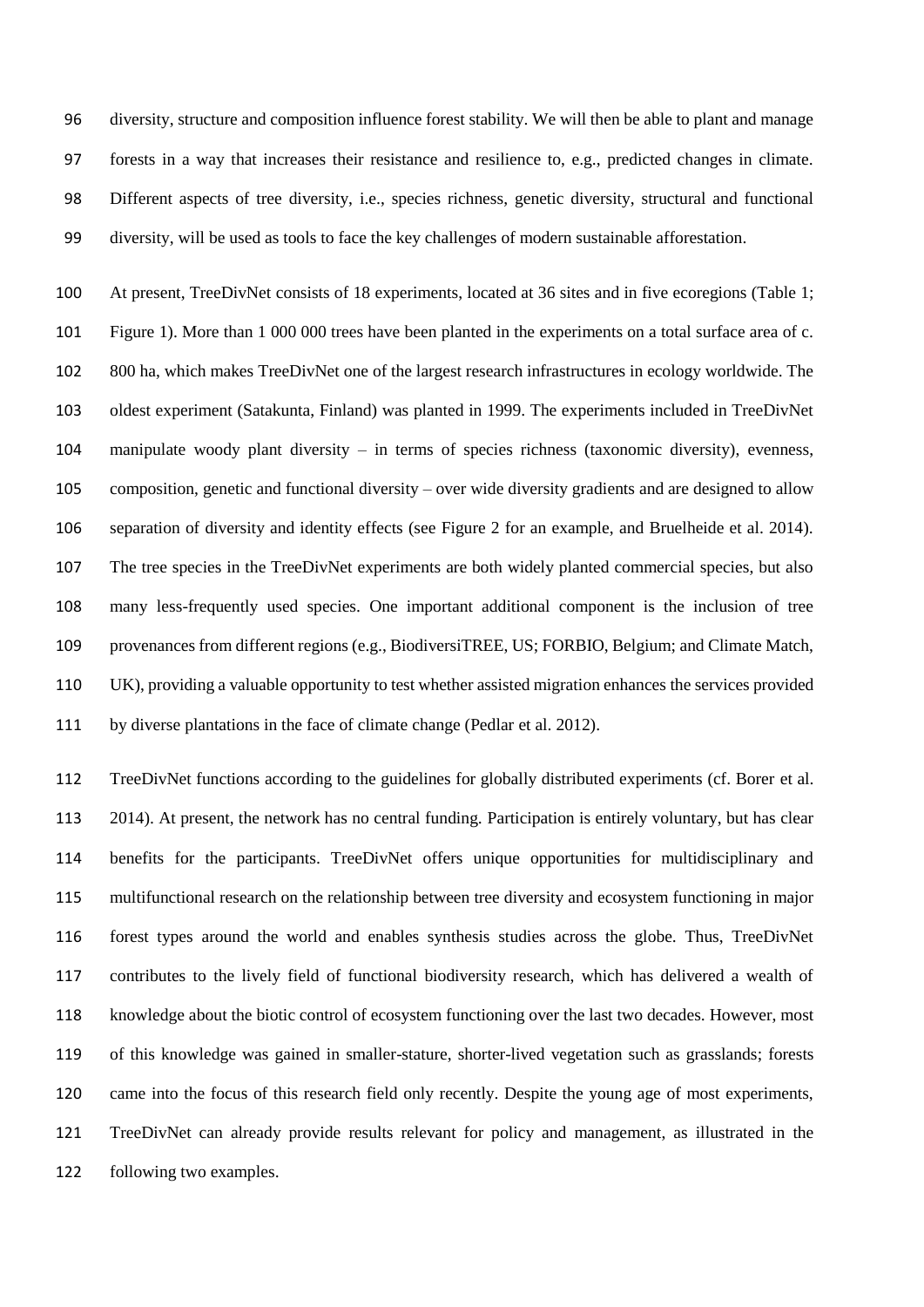# *3.1 Species identity, plot diversity, and mixture composition as determinants of aboveground carbon sequestration*

 The possibility of using afforestation to create carbon sinks while taking biodiversity concerns into account provides a good example of the potential contributions of experimental tree plantations within TreeDivNet. Sequestering both above and belowground carbon has been recognized in the context of the Clean Development Mechanism of the Kyoto protocol (Thomas et al. 2010), and has gained momentum with the development of an international mechanism for reducing emissions from deforestation and forest degradation known as REDD+ (Cerbu et al. 2011). However, the choice of 132 provenance/genotype and species, each with different carbon sequestration time profiles, and the positive or negative effects of mixtures for maximizing carbon sequestration rates in forest plantations at different sites across the globe are still open to debate.

 According to FAO's Global Planted Forest Assessment database (FAO 2006), the total number of species used in plantations ranges from four in Finland to twenty in China, France, India, and Ukraine. Yet, studies in TreeDivNet experimental plantations suggest that the carbon sequestration rates of tree species that are rarely planted in forestry may be higher than for species that are traditionally planted for wood production. In Sardinilla, Panama, for instance, only one of the four species with the highest carbon stocks after 10 years of growth, *Dalbergia retusa*, is currently used as a timber-producing species (Figure 3a). In BEF-China, *Choerospondias axillaris*, *Nyssa sinensis*, *Triadica cochinchinensis*, *Melia azedarach* and *Schima superba*, which are not currently used for commercial timber, were found to sequester more carbon two years after planting than the commercially planted timber species *Cunninghamia lanceolata* or *Pinus massioniana*. Early observations thussupport the presence of species identity effects, which highlights the importance of increasing the number of species used in plantation 147 projects. Nevertheless, widespread application of these new species is probably contingent on their

148 potential use as timber species.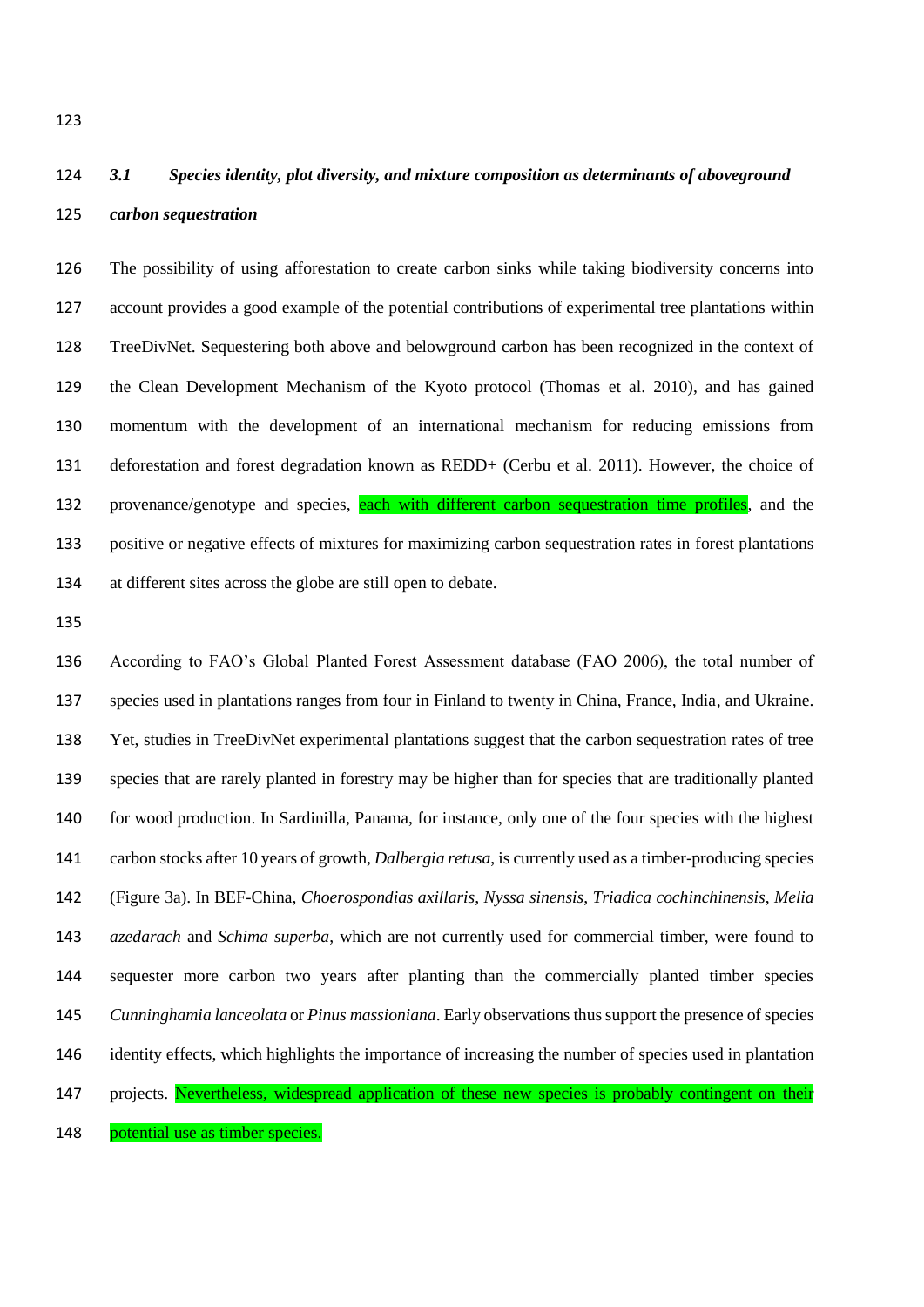TreeDivNet experiments also allow comparing the provisioning of ecosystem services from mixed as opposed to monoculture plantations. A recent meta-analysis, using data from a TreeDivNet experiment and elsewhere, indicates that woody mixtures sequester at least as much aboveground carbon as the most productive monocultures in any given location (Hulvey et al. 2013). This suggests that plantations could use mixtures of multiple species selected outside of traditional forestry practice to maximize above-154 ground carbon storage, if the latter would be the primary interest. Furthermore, early TreeDivNet results indicate that the performance of high carbon sequestering species might be contingent upon the diversity level of the plot in which they are growing. In BangorDIVERSE, UK, *Alnus glutinosa* and *Betula pendula* were more efficient at storing carbon after nine years than **some t**raditional timber-producing species, with *A. glutinosa* performing better in mixture than in monoculture (Figure 4). In Sardinilla, mixtures established with three and six species overyielded compared with monocultures and this effect of diversity increased with time over 10 years (Sapijanskas et al. 2013). However, variability among plots with the same species richness level also suggests that certain combinations of species are apparently able to sequester more carbon than others.

 We propose that, in order to more easily identify species and mixtures that sequester high levels of carbon, relationships between carbon sequestration rates and common life history traits could be useful. Early data collected at TreeDivNet experiments suggest that these relationships may be site-specific, as has been found in natural forests (Stegen et al*.* 2009).

#### *3.2 Which mixtures optimize insect pest control in young tree plantations?*

 Although often less spectacular than abiotic disturbances such as storms or fires, biotic damage can dramatically alter the functioning of forest ecosystems and reduce their productivity. For instance, every year, on average 15 - 20% of the trees in European forests are affected by pest and pathogen damage, resulting in increased tree mortality or reduced tree growth. Climate change with increasing temperatures and more frequent drought events is expected to aggravate forest pest damage through increased pest proliferation or reduced plant defense (Jactel et al. 2012). It is therefore critical to better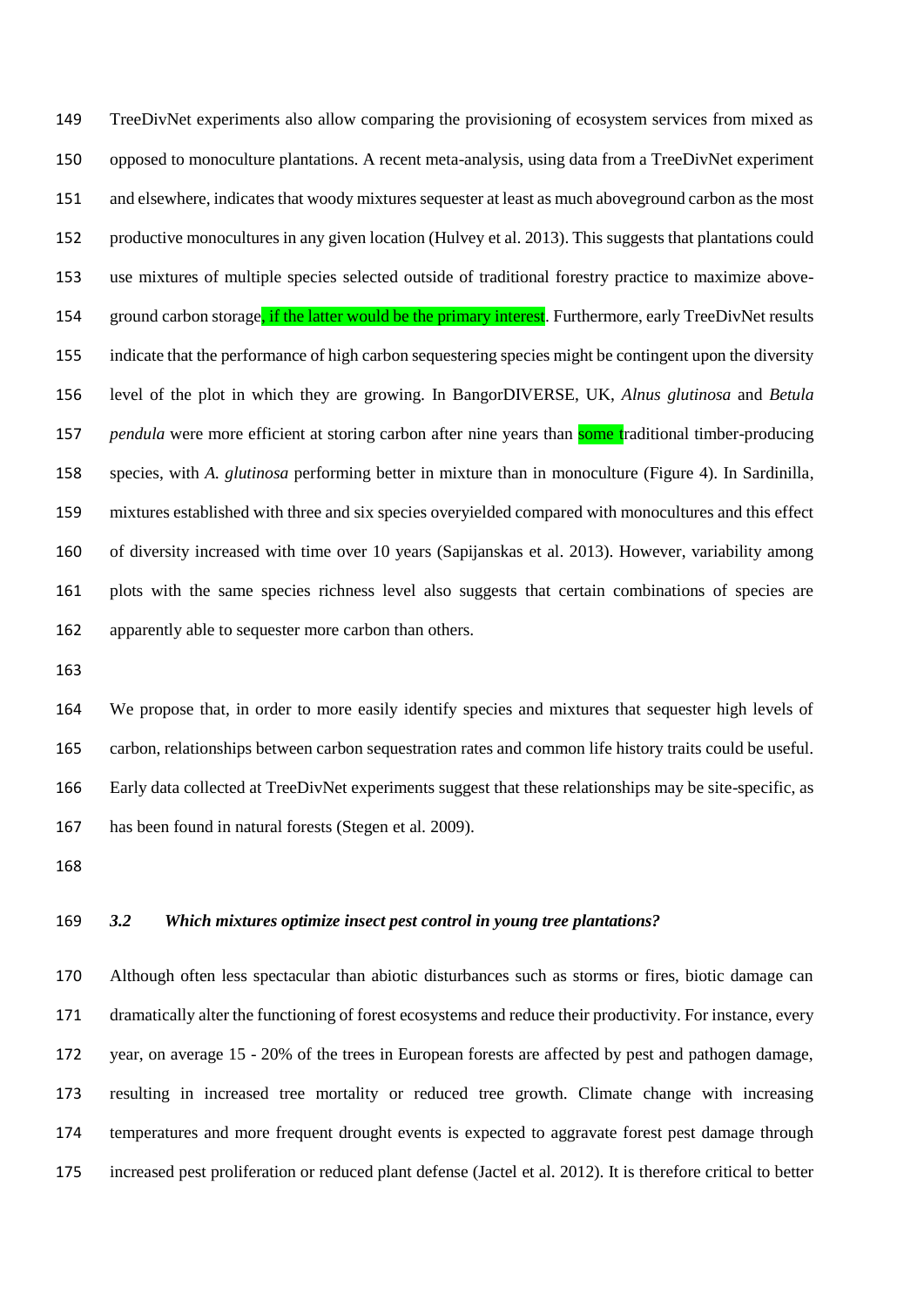understand the significance of forest diversity for the forest's resistance to pest insects and its resilience to their outbreaks.

 Meta-analyses have shown that, overall, mixed forests are less prone to pest insect damage than monocultures (Jactel and Brockerhoff 2007), supporting the associational resistance hypothesis. This hypothesis states that focal trees surrounded by heterospecific neighbours are less likely to be found and affected by insect herbivores. However, these reviews have several limitations: (1) they focused on the effects of single pest species, whereas the entire community of insect herbivores interacts with the trees; (2) the long-term effects of insect herbivory have not been studied; and (3) the ecological mechanisms underlying associational resistance could not be investigated in detail.

 By contrast, the design of the TreeDivNet experiments makes it possible to address these issues. Indeed, early results on diversity - herbivore resistance relationships from BIOTREE (Germany), FORBIO (Belgium), Satakunta (Finland), and ORPHEE (France) indicate that the identity of the focal (Figure 5) and associated tree species appeared to be more important than plot species richness *per se* in explaining the effects of tree diversity on insect herbivory damage. Interestingly, there were more cases found for associational susceptibility, which might be due to the young age of the experiments and/or the assessment of all insect damage rather than a focus on few pests, as done in other studies. Insect damage is now a staple protocol in most TreeDivNet experiments and so more results over a greater span of conditions will be available soon.

 A recent meta-analysis, which included data from several TreeDivNet experiments, has shown that both phylogenetic relatedness of tree species in mixtures and insect herbivore feeding specialization are important predictors of forest diversity effects on insect pests (Castagneyrol et al. 2014). The degree of dilution of a focal tree species among non-host trees was also important in associational resistance (Castagneyrol et al. 2013). Moreover, reduced host-tree apparency recently emerged as a main driver of resistance in mixed stands as neighbouring heterospecific trees can disrupt host-finding behavior in insect herbivores (Castagneyrol et al. 2013). Finally, mixed forests can provide natural enemies with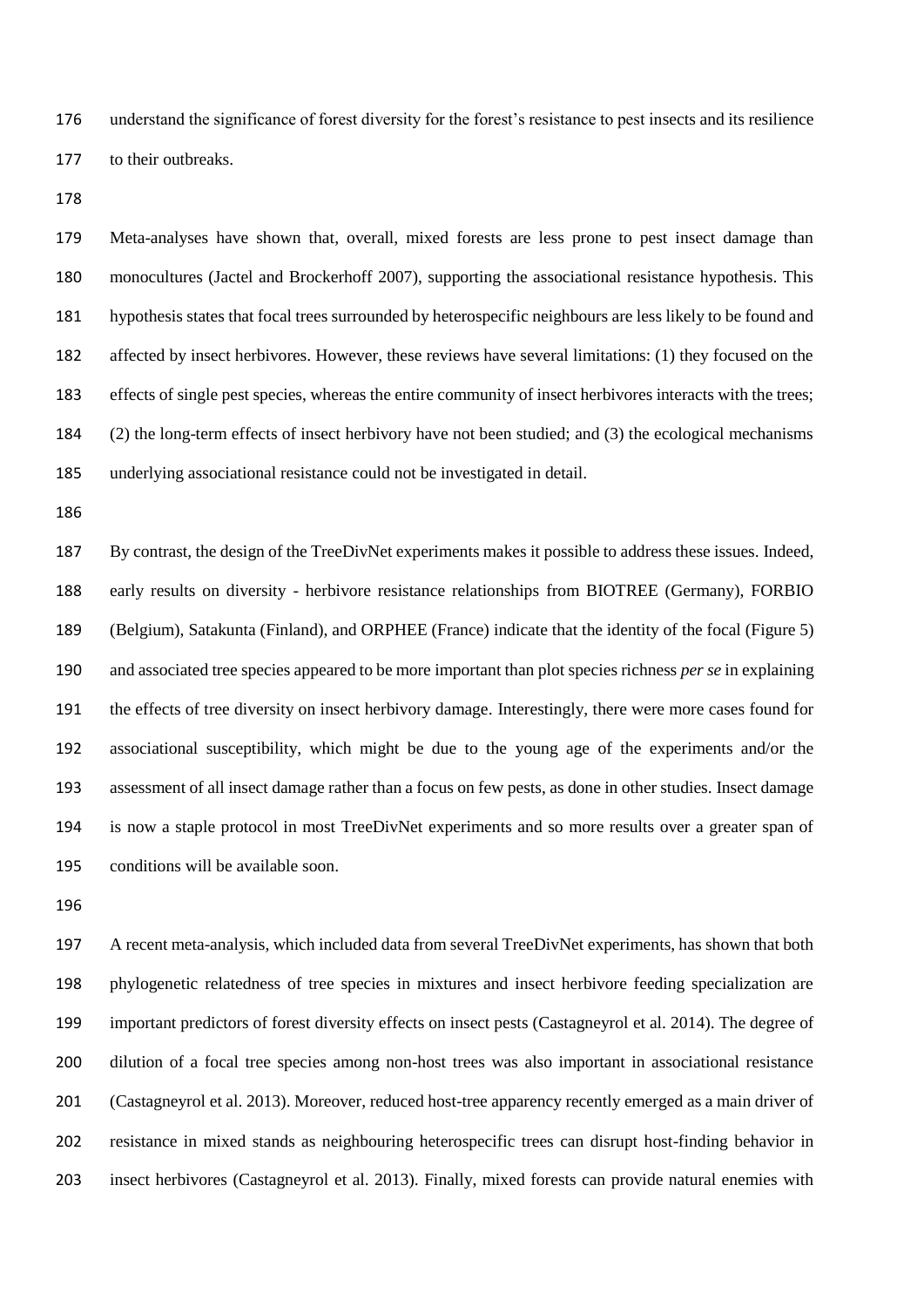more feeding resources or microhabitats and thus enhance the biological control of pest insects (Riihimaki et al. 2005).

 These preliminary findings provide a basis for several recommendations for the design of mixed species plantations that can be more resistant to insect pests: (1) mixing more functionally and phylogenetically dissimilar tree species, such as conifers and broadleaves, can result in a more effective reduction in herbivore damage (Castagneyrol et al. 2014), but (2) a significant reduction in the proportion of host trees in mixtures is required to reduce damage by specialist herbivores (Jactel and Brockerhoff 2007).

## **4 Ideas for additional experimental tree diversity plantations**

 We are now entering the second decade of experimental manipulations of tree diversity. The TreeDivNet experiments have been designed to understand mechanisms and to quantify a large suite of ecosystem 216 functions and services relevant to  $21<sup>st</sup>$  century forest plantations. Gaps remain, however, in both the 217 scale and scope of the existing experiments. We outline some important aspects here to guide future tree diversity experiments (see also Bruelheide et al. 2014).

| 220 | First, while biodiversity research has made considerable advances on theoretical grounds, there is still a  |
|-----|-------------------------------------------------------------------------------------------------------------|
| 221 | lack of linkages to applied sciences and industrial practices, even though it has been shown that different |
| 222 | management types and intensities affect diversity-function relationships (e.g. Weigelt et al. 2009). In     |
| 223 | addition, the provision of wood is always listed among the ecosystem services a forest, planted or not,     |
| 224 | can provide. The outreach of next-generation experiments would be tremendously increased if practical       |
| 225 | issues were added already during the design phase, for example treatments testing and costing different     |
| 226 | planting patterns, maintenance methods, and harvesting techniques in a multi-species context, both in       |
| 227 | plantations and in naturally-regenerated forests (see also Nichols et al. 2006). There is hence an          |
| 228 | important need for mixed species demonstration experiments, set-up in collaboration with forest             |
| 229 | managers and industries, and established at operational scales using available equipment and techniques.    |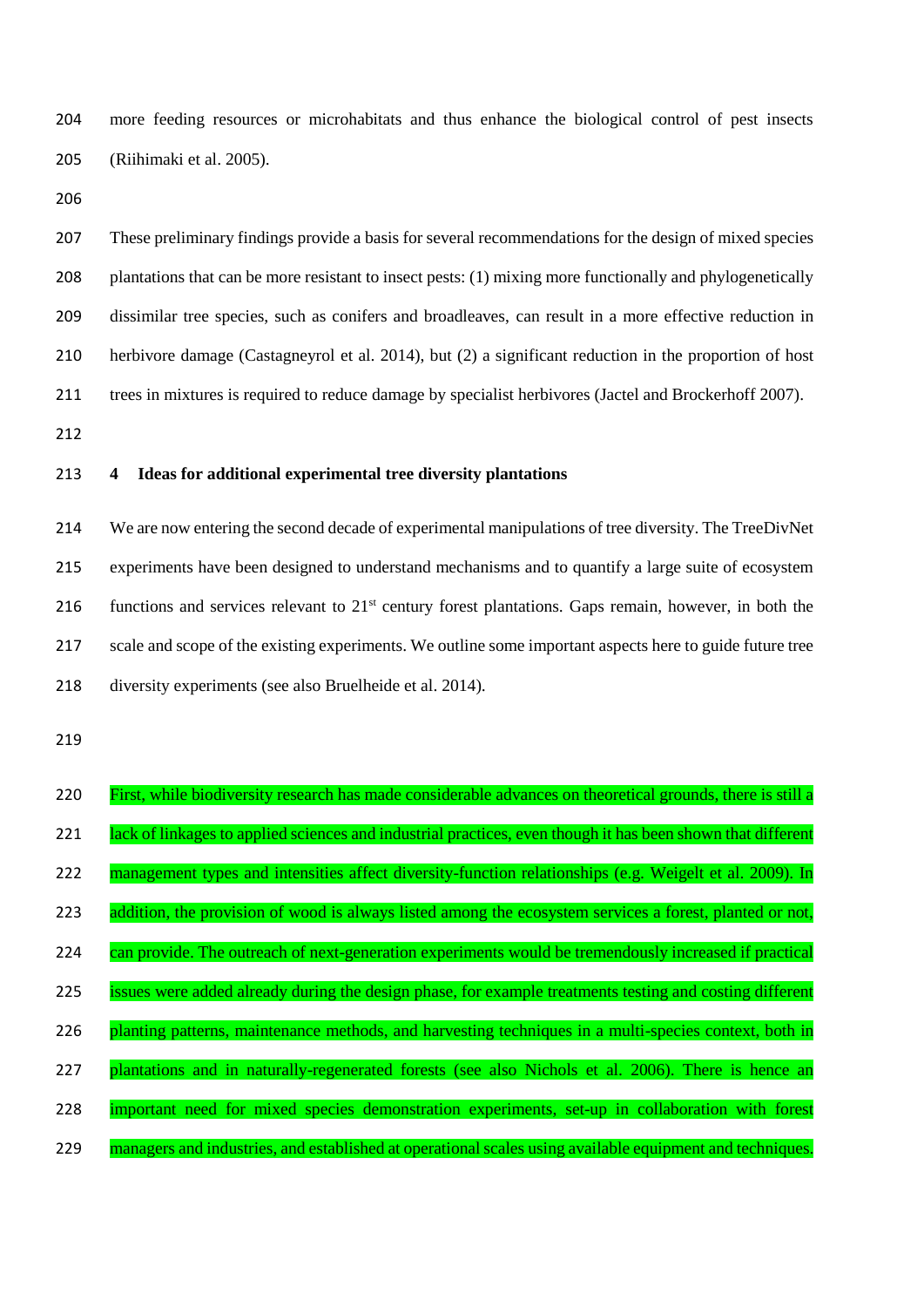This could apply to both forestry and agroforestry systems, including short-rotation coppices and all 231 variations of selection and multi-cohort stands. Moreover, to be practically relevant, future experiments 232 may need to focus more strongly on testing or finding well-functioning genotypic and species 233 compositions.

235 A second big issue in the design of tree diversity experiments is the scale, both temporal and spatial. Because of the high costs of large plots and the long-term time commitments, most plots in TreeDivNet experiments are, with a few exceptions, ¼ hectare or smaller (Table 1). Many processes affecting forest dynamics, e.g., competition and mortality, are scale-dependent, and many of the forest ecosystem services, including the provision of timber, biodiversity, water purification, carbon storage, and recreational opportunities, are supplied at different spatial and temporal scales. Hence, there is an urgent need for tree diversity experiments that capture these larger scale processes, similar to seminal watershed-level studies such as Hubbard Brook [\(www.hubbardbrook.org\)](http://www.hubbardbrook.org/). Studies spanning multiple scales could provide pivotal information regarding the spatial and temporal scales at which forest biodiversity influences ecosystem functions and services. Comparing watersheds with different manipulated tree diversities would be a truly important step forward. Such large-scale experiments could 246 be inspired by a land-sharing vs. land-sparing approach, such as the functional zoning in forestry (e.g. Messier et al. 2009). Furthermore, as effects of biodiversity on ecosystem functioning appear to be time- dependent and to grow larger with time (Reich et al. 2012), longer-term studies are also required. While some of our experiments are planned with such long-term temporal perspective, others focus on early phases of establishment. Still missing are experiments where species are planted at different points in time, with pioneer and mid- to late-successional species, which without doubt would enhance our predictive capabilities of diversity effects along successional trajectories.

254 Third, theory and empirical evidence suggest that biodiversity is particularly important to buffer ecosystems against stressors and to increase their stability (Loreau and de Mazancourt 2013), but to date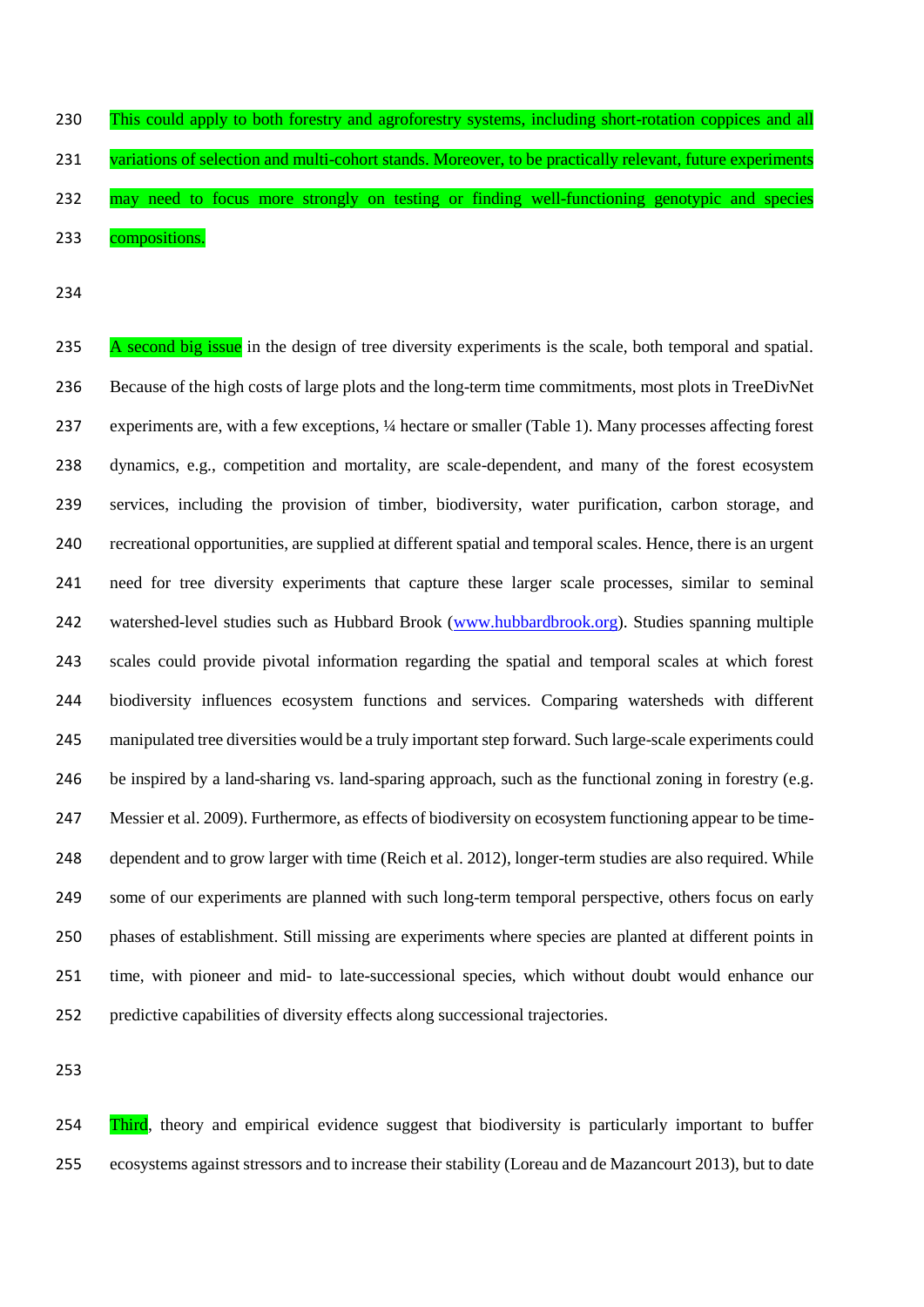few TreeDivNet experiments explicitly incorporate stress as an experimental factor. The ORPHEE (France) and IDENT (Canada, Italy) experiments have incorporated a water availability treatment, and the IDENT site in Germany and Ridgefield (Australia) incorporate nutrient addition treatments, but the inclusion of other stressors would clearly broaden the inferences of TreeDivNet experiments. For example, results from smaller-scale experiments have shown that including factors such as mammalian herbivory (Cook-Patton et al. 2014) and fire (Adair et al. 2009) can influence the direction and magnitude of diversity effects.

 Fourth and finally, although TreeDivNet includes experiments in tropical, temperate, and boreal systems, the distribution of experiments is skewed as relatively few are located in other important biomes/climate regions. For example, only two experiments lie in Central/South America and one in Africa, but these are not located in the largest forested areas and biodiversity hotspots on either continent (i.e. in the Amazon or Congo Basin). In addition, despite covering large areas on the globe, shrublands are also underrepresented.

269 The foresters of the  $19<sup>th</sup>$  century demonstrated an impressive long-term perspective when they established the first forestry trials to find answers to the pressing questions of that time. Globally distributed experiments, such as TreeDivNet, could become new important research pillars to face the great challenges that global changes will put on forest ecosystems and to deliver highly relevant guidelines for forest policy and management worldwide. This is particularly important since plantations are likely to increase tremendously in area worldwide in the next decades.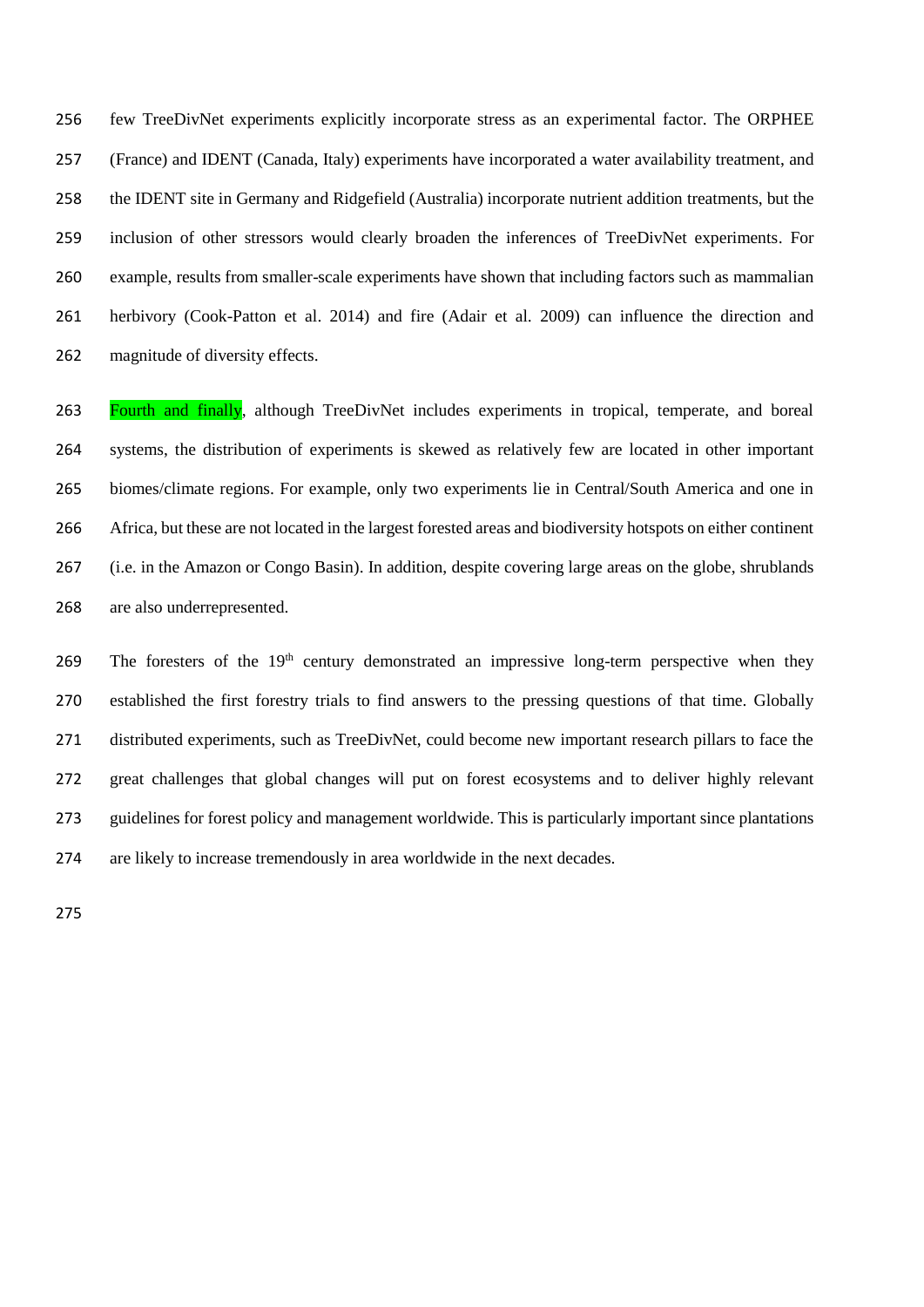#### **References**

| 277 | Adair, E.C., P.B. Reich, S.E. Hobbie, and J.M.H. Knops. 2009. Interactive effects of time, CO <sub>2</sub> , N, and |
|-----|---------------------------------------------------------------------------------------------------------------------|
| 278 | diversity on total belowground carbon allocation and ecosystem carbon storage in a grassland                        |
| 279 | community. <i>Ecosystems</i> 12:1037-1052.                                                                          |

Baeten, L., K. Verheyen, C. Wirth, H. Bruelheide, F. Bussotti, L. Finér, B. Jaroszewicz, F. Selvi, et al.

2013. A novel comparative research platform designed to determine the functional significance

- of tree species diversity in European forests. *Perspectives in Plant Ecology, Evolution and Systematics* 15: 281-91.
- Bauhus, J., P. van der Meer, and M. Kanninen. 2010. *Ecosystem goods and services from plantation forests*. London: Earthscan.
- Bruelheide, H., K. Nadrowski, T. Assmann, J. Bauhus, S. Both, F. Buscot, X.-Y. Chen, B. Ding, et al. 2014. Designing forest biodiversity experiments: general considerations illustrated by a new large experiment in subtropical China. *Methods in Ecology and Evolution* 5: 74-89.
- Borer, E.T., W.S. Harpole, P.B. Adler, E.M. Lind, J.L. Orrock, E.W. Seabloom, and M.D. Smith. 2014. Finding generality in ecology: a model for globally distributed experiments. *Methods in Ecology and Evolution* 5: 65-73*.*
- Cardinale B.J., J.E. Duffy, A. Gonzalez, D.U. Hooper, C. Perrings, P. Venail, A. Narwani, G.M. Mace, et al. 2012. Biodiversity loss and its impact on humanity *Nature* 486: 59-67.
- Cerbu, G.A., B. M. Swallow, and D. Y. Thompson. 2011. Locating REDD: A global survey and analysis of REDD readiness and demonstration activities. *Environmental Science and Policy* 14: 168- 180.
- Carnol, M., L. Baeten, E. Branquart, J.C. Grégoire, A. Heughebaert, B. Muys, Q. Ponette, and K. Verheyen*.* 2014. Ecosystem services of mixed species forest stands and monocultures: comparing practitioners' and scientists' perceptions with formal scientific knowledge. *Forestry* 87: 639-653.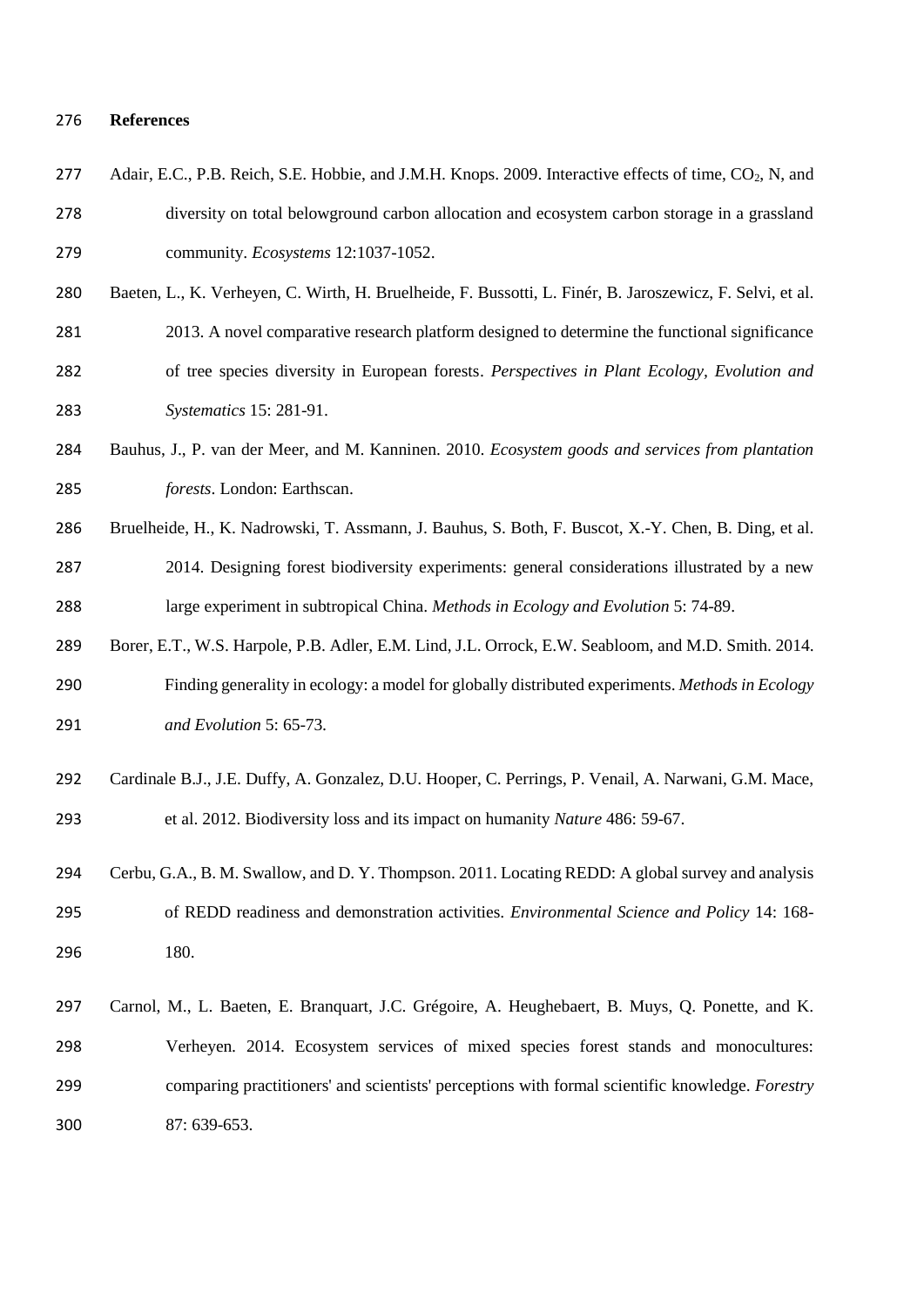| 301 | Castagneyrol, B., B. Giffard, C. Péré, and H. Jactel. 2013. Plant apparency, an overlooked driver of |
|-----|------------------------------------------------------------------------------------------------------|
| 302 | associational resistance to insect herbivory. Journal of Ecology 101: 418-29.                        |
| 303 | Castagneyrol, B., H. Jactel, C. Vacher, E.G. Brockerhoff, and J. Koricheva. 2014. Effects of plant   |

- phylogenetic diversity on herbivory depend on herbivore specialization. *Journal of Applied Ecology* 51: 134-141.
- Cook-Patton, S.C., M. LaForgia, and J.D. Parker. 2014. Positive interactions between herbivores and plant diversity shape forest regeneration. *Proceedings of the Royal Society B: Biological Sciences* 281: 20140261.
- FAO. 2006. Global forest resources assessment 2005, progress towards sustainable forest management.
- FAO Forestry Paper 147, Food and Agriculture Organization of the United Nations, Rome, Italy.
- FAO. 2010. Global Forest Resources Assessment 2010. FAO Forestry Paper 163, Food and Agriculture Organization of the United Nations, Rome, Italy.
- Haase, J., B. Castagneyrol, J.H.C. Cornelissen, J. Ghazoul, J. Kattge, J. Koricheva, M. Scherer-
- Lorenzen, S. Morath, et al. 2015. Contrasting effects of tree diversity on young tree growth and
- resistance to insect herbivores across three biodiversity experiments. *Oikos*. doi: 10.1111/oik.02090.
- Hanewinkel, M., D.A. Cullmann, M.J. Schelhaas, G.J. Nabuurs, N.E. Zimmermann*.* 2012. Climate change may cause severe loss in the economic value of European forest land. *Nature Climate Change* 3: 203–207*.*
- Hector, A., C. Philipson, P. Saner, J. Champagne, D. Dzulkifli, M. O'Brien, J.L. Snaddon, P. Ulok, et al. 2011. The Sabah Biodiversity Experiment: a long-term test of the role of tree diversity in restoring tropical forest structure and functioning. *Philosophical Transactions of the Royal Society B* 366: 3303-3315.
- Hulvey, K.B., R.J. Hobbs, R.J. Standish, D.B. Lindenmayer, L. Lach, and M.P. Perring*.* 2013. Benefits of tree-mixes in carbon plantings. *Nature Climate Change* 3: 869-874.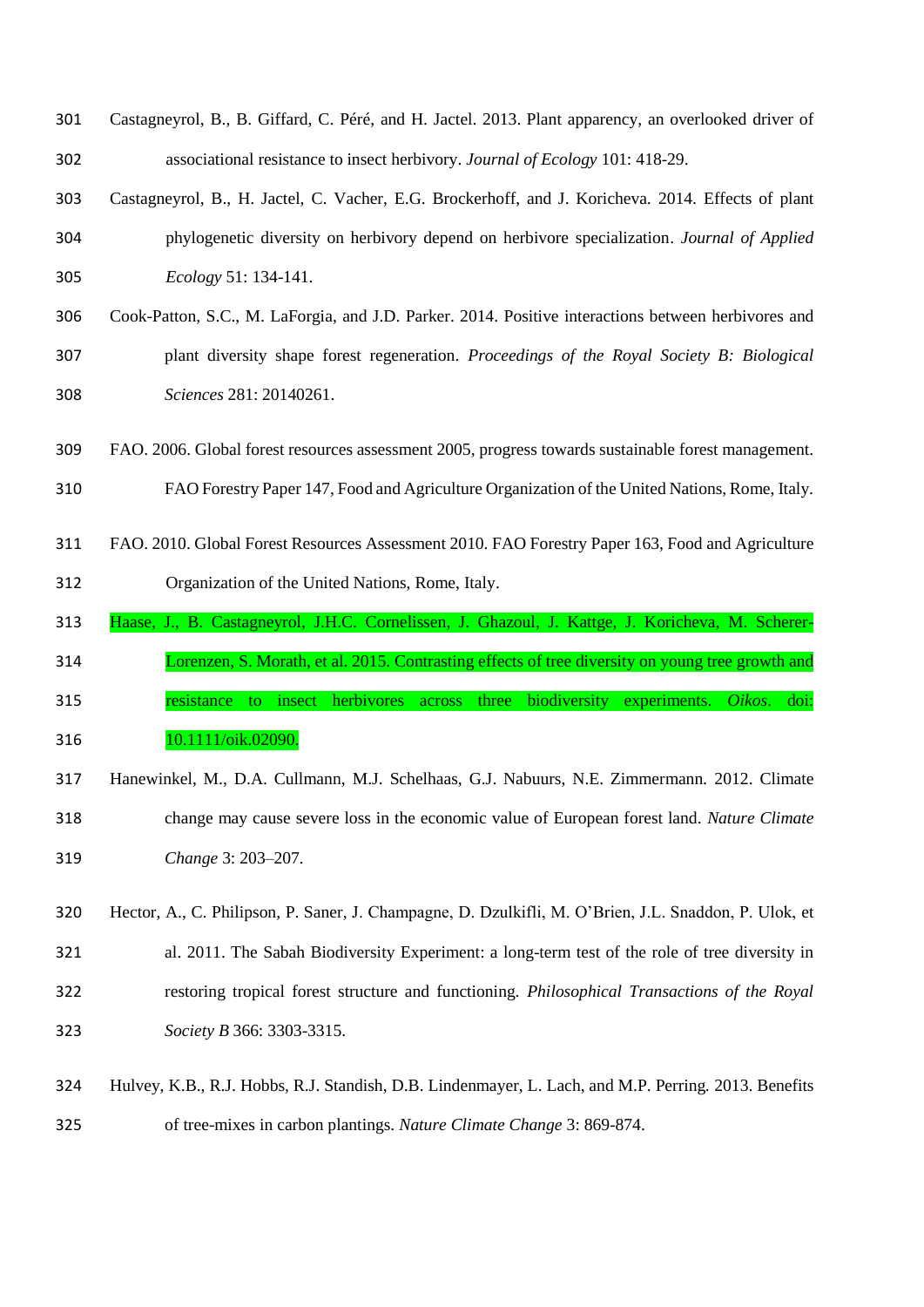- Jactel, H., and E.G. Brockerhoff. 2007. Tree diversity reduces herbivory by forest insects. *Ecology Letters* 10: 835-848.
- Jactel, H., J. Petit, M.L. Desprez-Lousteau, S. Delzon, D. Piou, A. Battisti, and J. Koricheva. 2012. Drought effects on damage by forest insects and pathogens: a meta-analysis. *Global Change Biology* 18: 267–276.
- <span id="page-17-0"></span> Kanninen, M. 2010. Plantation forests: global perspectives. In *Ecosystem Goods and Services from Plantation Forests,* ed. J. Bauhus, P. van der Meer, and M. Kanninen, 1-15. London: Earthscan.
- Loreau, M., and C. de Mazancourt. 2013. Biodiversity and ecosystem stability: a synthesis of underlying mechanisms. *Ecology Letters* 16, Supplement 1: 106–115.
- Messier, C., R. Tittler, D.D. Kneeshaw, N. Gélinas, A. Paquette, K. Berninger, H. Rheault, P. Meek, et al. 2009. TRIAD zoning in Quebec: Experiences and results after 5 years. *Forestry Chronicle* 85: 885-896.
- Morin, X., L. Fahse, M. Scherer-Lorenzen, and H. Bugmann. 2011. Tree species richness promotes productivity in temperate forests through strong complementarity between species. *Ecology Letters* 14: 1211-1219.
- Morgenstern, E.K. 2007. The origin and early application of the principle of sustainable forest management. *Forestry Chronicle* 83: 485-489.
- Nadrowski, K., C. Wirth, and M. Scherer-Lorenzen. 2010. Is forest diversity driving ecosystem function and service? *Current Opinion in Environmental Sustainability* 2: 75-79.
- Nichols,J.D., M. Bristow, and J.K. Vanclay. 2006. Mixed-species plantations: Prospects and challenges. *Forest Ecology and Management* 233: 383–390.
- Olson, D.M., E. Dinerstein, E.D. Wikramanayake, N.D. Burgess, G.V.N. Powell, E.C. Underwood, J.A. D'Amico, and I. Itoua. et al*.* 2001. Terrestrial ecoregions of the world: a new map of life on Earth. *Bioscience* 51: 933-938.
- <span id="page-17-1"></span> Paquette, A, and C. Messier 2010. The role of plantations in managing the world's forests in the Anthropocene. *Frontiers in Ecology and the Environment* 8: 27-34.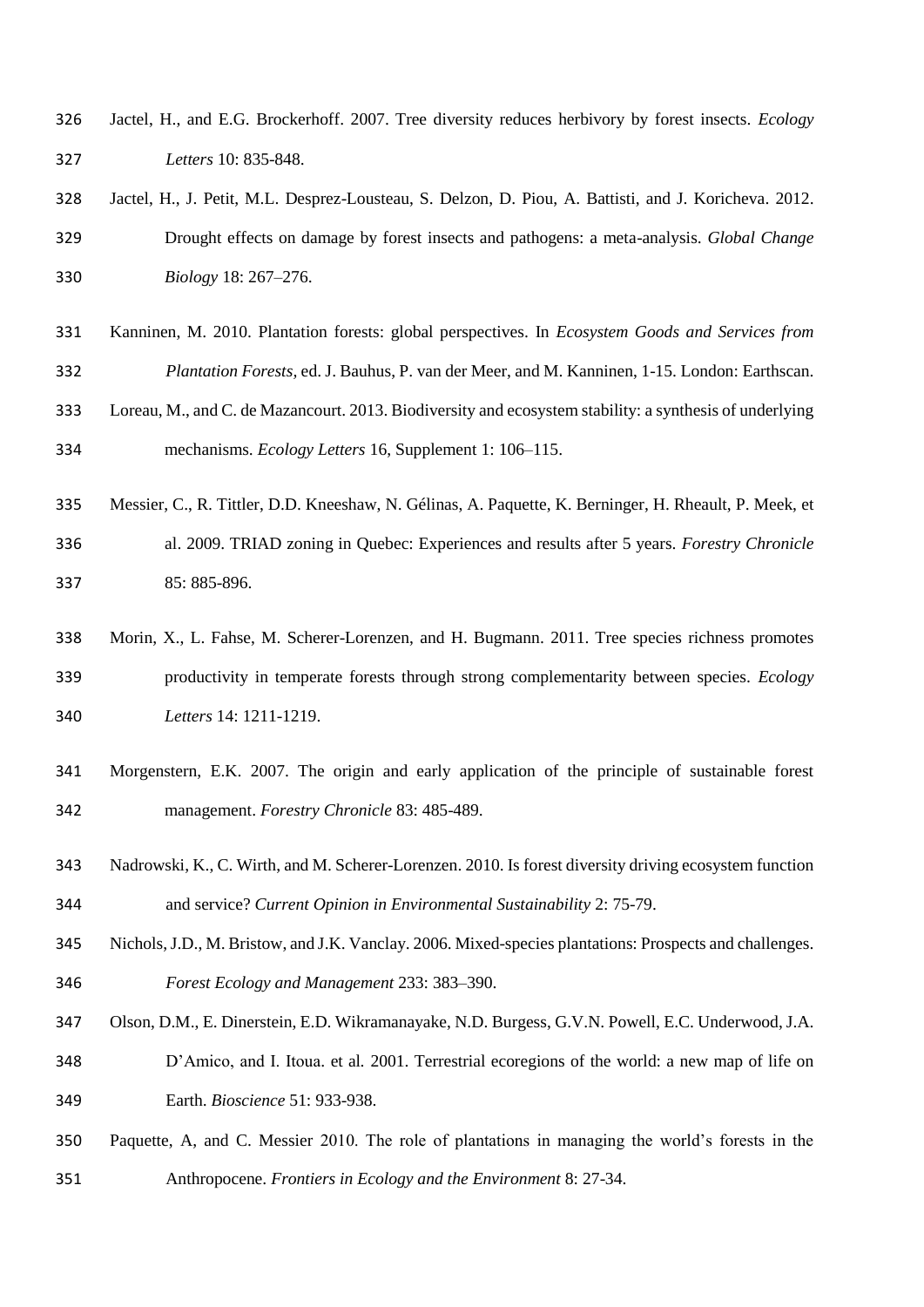- Paquette, A., and C. Messier. 2013. Managing Tree Plantations as Complex Adaptive Systems. In: Managing forests as complex adaptive systems: Building Resilience to the Challenge of Global
- Change, ed. C. Messier C, K. Puettmann, and K.D. Coates KD, 299-326. New York: Earthscan.
- <span id="page-18-0"></span> Pawson, S.M., A. Brin, E. G. Brockeroff 2013. Plantation forests, climate change and biodiversity. *Biodiversity and Conservation* 22:1203–1227.
- Pedlar, J.H., D.W. McKenney, I. Aubin, T. Beardmore, J. Beaulieu, L. Iverson, G.A. O'Neill, R.S. Winder, et al. 2012. Placing forestry in the assisted migration debate. *BioScience* 62:835-842.
- Péladeau, N. 2003. WordStat content analysis module for SIMSTAT. Montréal: Provalis Research.
- Perring, M.P., R.J. Standish, K.B. Hulvey, L. Lach, T.K. Morald, R. Parsons, R.K. Didham, and R.J. Hobbs. 2012. The Ridgefield Multiple Ecosystem Services Experiment: Can restoration of former agricultural land achieve multiple outcomes? *Agriculture, Ecosystems and Environment* 163: 14-27
- Potvin, C. and N. Gotelli. 2008. Biodiversity enhances individual performance but does not affect survivorship in tropical trees. *Ecology Letters* 11: 217–223.
- Reich, P.B., D. Tilman, F. Isbell, K. Mueller, S.E. Hobbie, D.F.B. Flynn, and N. Eisenhauer 2012. Impacts of biodiversity loss escalate through time as redundancy fades. *Science* 336: 589–592.
- Riihimaki, J., P. Kaitaniemi, J. Koricheva, and H. Vehviläinen. 2005. Testing the enemies hypothesis in forest stands: the important role of tree species composition. *Oecologia* 142: 90–97.
- Sapijanskas, J., C. Potvin, and M. Loreau. 2013. Beyond shading: litter production by neighbors contributes to over yielding in tropical trees. *Ecology* 94: 941-952.
- Scherer-Lorenzen, M., E.D. Schulze, A. Don, J. Schumacher, and E. Weller*.* 2007. Exploring the
- functional significance of forest diversity: a new long-term experiment with temperate tree species
- (BIOTREE). *Perspectives in Plant Ecology, Evolution and Systematics* 9: 53-70.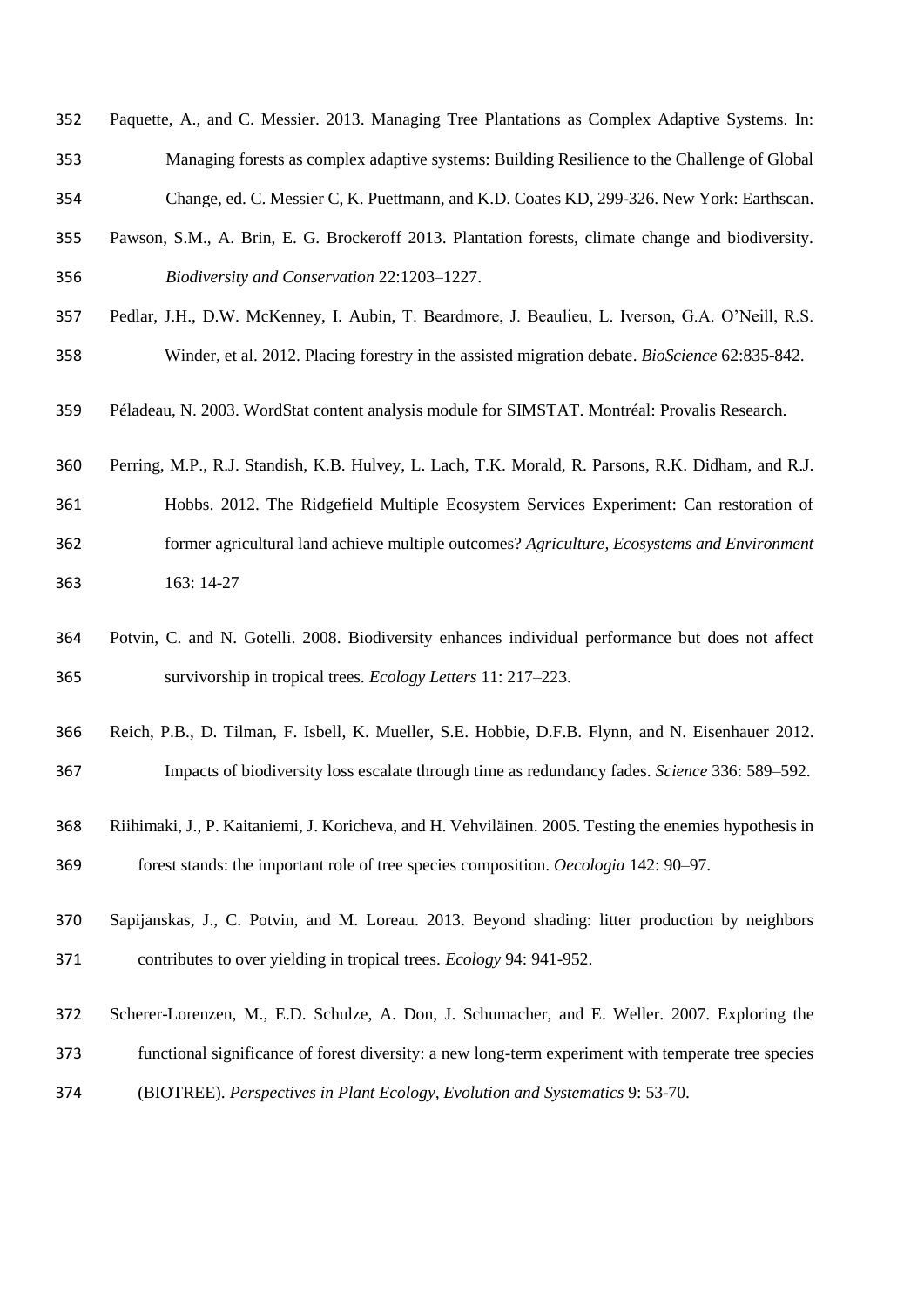- Scherer-Lorenzen, M. 2014. The functional role of biodiversity in the context of global change. In *Forests and Global Change,* ed. D. Burslem, D. Coomes, and W. Simonson, 195-238. Cambridge: Cambridge University Press.
- Setiawan, N.N., M. Vanhellemont, L. Baeten, M. Dillen, and K. Verheyen. 2014. The effects of local neighbourhood diversity on pest and disease damage of trees in a young experimental forest. *Forest Ecology and Management* 334: 1-9.
- 381 Smith, A.R., M. Lukac, R. Hood, J.R. Healey, F. Miglietta, and D.L. Godbold. 2013. Elevated CO<sub>2</sub> enrichment induces a differential biomass response in a mixed species temperate forest plantation. *New Phytologist* 198: 156-168.
- Stegen, J.C., N.G. Swenson, R. Valencia, B.J. Enquist, and J. Thompson. 2009. Above-ground forest biomass is not consistently related to wood density in tropical forests. *Global Ecology and Biogeography* 18: 617–625.
- Thomas, S., P. Dargusch, S. Harrison, and J. Herbohn*.* 2010. Why are there so few afforestation and reforestation Clean Development Mechanism projects? *Land Use Policy* 27: 880–887.
- Tobner, C.M., A. Paquette, P.B. Reich, D. Gravel D, and C. Messier. 2014. Advancing biodiversity –
- ecosystem functioning science with the use of high-density tree-based experiments. *Oecologia* 174: 609-621.
- van Hensbergen, H.J. 2006. Plantaciones, sustentabilidad y certificación, *Revista Ambiente y Desarollo* 22:21-28 (in Spanish).
- Verheyen, K., K. Ceunen, E. Ampoorter, L. Baeten, B. Bosman, E. Branquart, M. Carnol, H. De Wandeler, J.C. Grégoire, et al. 2013. Assessment of the functional role of tree diversity: the multi-site FORBIO experiment. *Plant Ecology and Evolution* 146: 26-35.
- Weigelt, A., W.W. Weisser, N. Buchmann, M. Scherer-Lorenzen. 2009. Biodiversity for multifunctional grasslands: equal productivity in high-diversity low-input and low-diversity high-input systems.
- *Biogeosciences* 6: 1695-1706.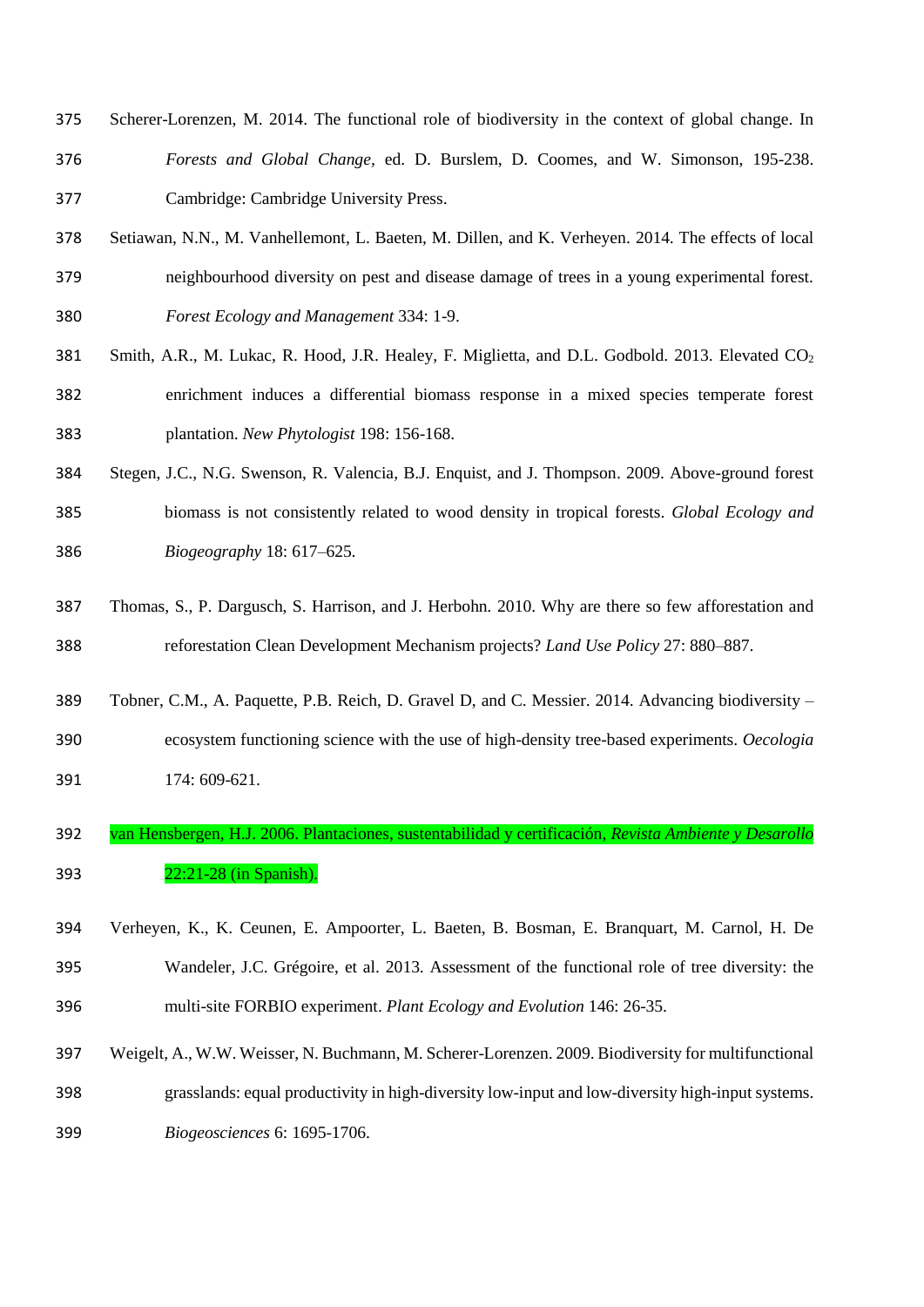- Woods, A., K.D. Coates, A. Hamann. 2005. Is an unprecedented dothistroma needle blight epidemic related to climate change? *Bioscience* 55: 761-769.
- Ziania, D., P. Muukkonen, R. Mäkipää, and M. Mencuccini. 2005. Biomass and stem volume equations for tree species in Europe. Silva Fennica Monographs 4. Tammer-Paino Oy, Tampere, Finland.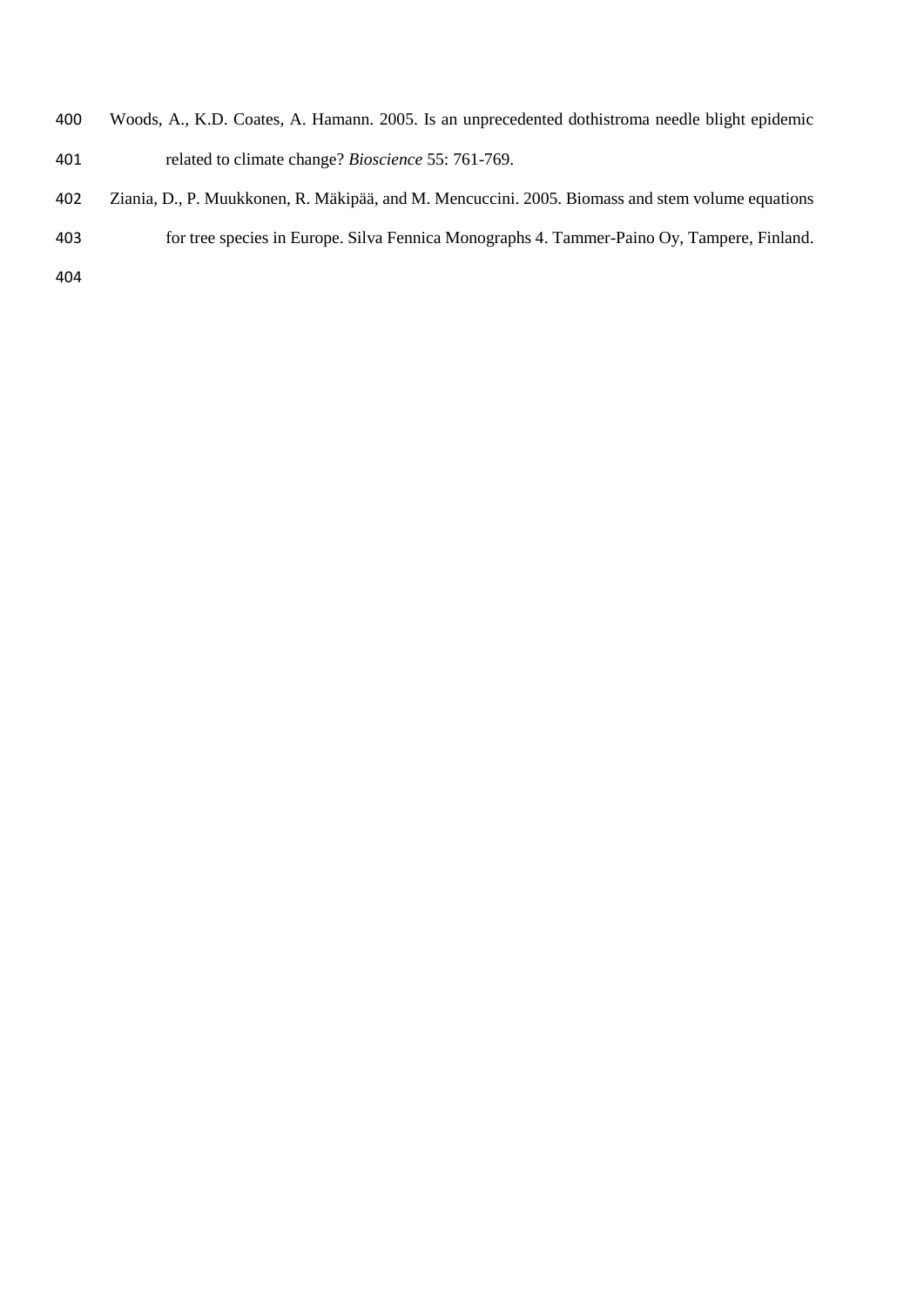#### **Panel 1**

 Multi-species tree plantations are still relatively rare worldwide, but is this topic important within the forest research communities and is there an increasing interest in the last 10 years? We investigated these questions using the software WORDSTAT 6.0 (Péladeau 2003) by comparing the percentage of abstracts containing the word "plantation" that also contained the words "species mixture, mixed system, mixed plantation, mixed-species plantation or multi-species plantation" between the proceedings of the IUFRO World Congresses\* of 2005 and 2014. In the proceedings of 2014, we found 2426 abstracts of which 267 used the term "plantation". Of these 267 abstracts, 20 (or 7.5%) also used at least one of the terms referring to mixed plantation mentioned above. In the proceedings of 2005, we found 1454 abstracts of which 238 used the term "plantation". Of these 238 abstracts, only 1 (or 0.4%) also used at least one of the terms referring to mixed plantation. This clearly shows that the interest in multi-species tree plantations is increasing, which bodes well for the future of such plantations worldwide.

 \*: IUFRO is the International Union of Forest Research Organizations and organizes its world congress every 4 or 5 years [\(www.iufro.org\)](http://www.iufro.org/)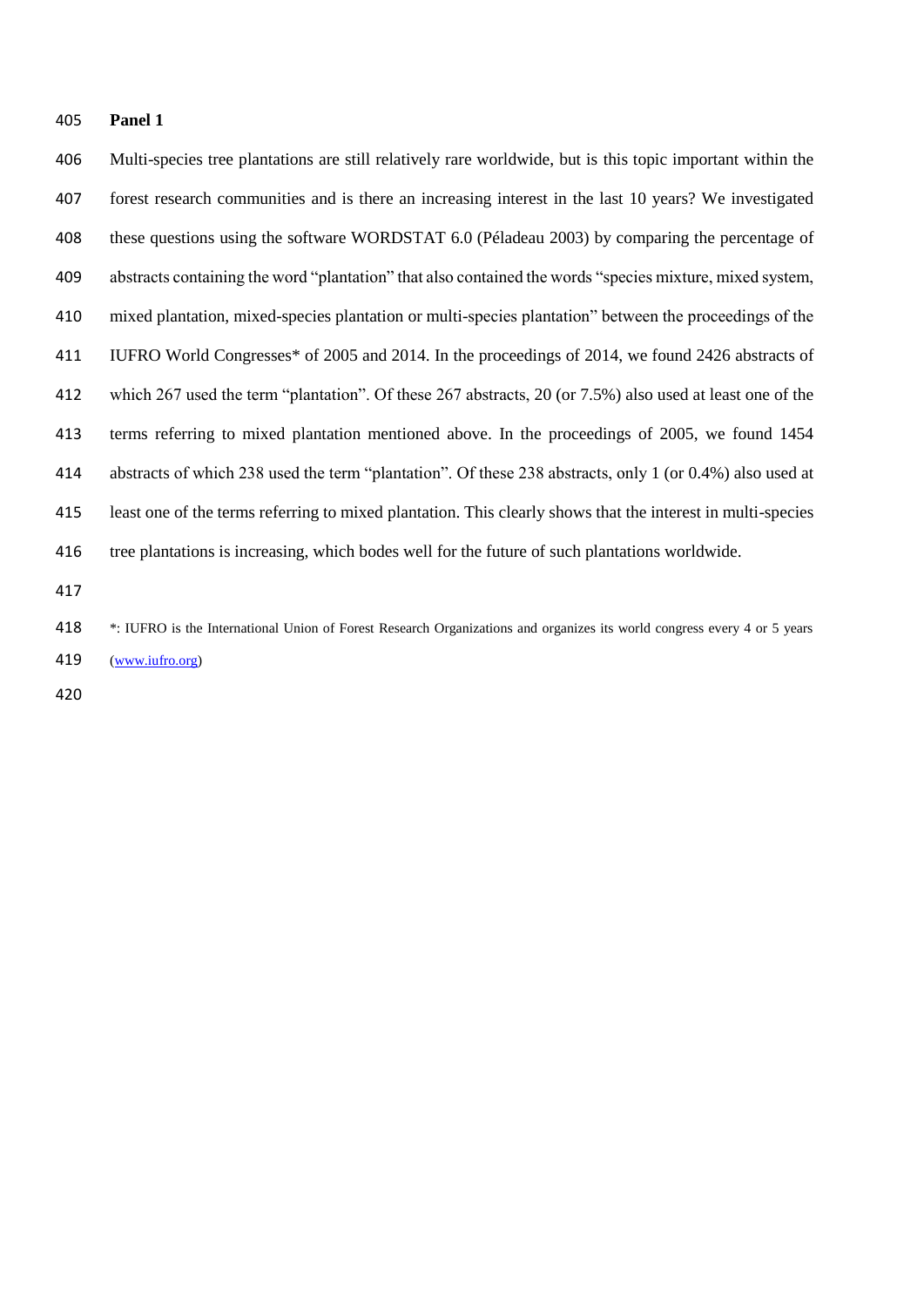**Table 1** The 18 experiments of TreeDivNet are established around the globe (see Figure 1) to investigate the relations between different aspects of forest ecosystem functioning and tree diversity: species richness (SR), functional diversity (FD), genetic diversity (GD), phylogenetic diversity (PD), and evenness (EV). See [www.treedivnet.ugent.be](http://www.treedivnet.ugent.be/) for more information on the experiments.

|                 | ecoregion | name                 | plant         | $\mathbf{n}\mathbf{o}$ | $\mathbf{n}\mathbf{o}$ | species        | plot size tree |                               |                    | FD variables             |                                      |
|-----------------|-----------|----------------------|---------------|------------------------|------------------------|----------------|----------------|-------------------------------|--------------------|--------------------------|--------------------------------------|
| ID              |           |                      | year          |                        | sites plots            | pool           |                | $(m2)$ diversity <sup>a</sup> | <b>SR</b> gradient |                          | <b>GD</b> gradient                   |
| bo1             | boreal    | Satakunta            | 1999          | $\overline{4}$         | 163                    | 5              | 400            | SR, GD,<br><b>PD</b>          | 1, 2, 3, 5         | $\overline{\phantom{a}}$ | 1, 2, 4, 8 clones<br>(Betula)        |
| te1             | temperate | BiodiversiTREE       | 2013          | $\mathbf{1}$           | 75                     | 16             | 1225           | SR, FD,<br>GD                 | 1, 4, 12           | AM, EM fungi             | 1,2 provenances                      |
| te <sub>2</sub> | temperate | BangorDIVERSE 2004   |               | $\mathbf{1}$           | 92                     | $\tau$         |                | 45-196 SR, FD                 | 1, 2, 3            | shade tolerance          |                                      |
| te3             | temperate | <b>Climate Match</b> | 2011          | $\overline{2}$         | 177                    | $\overline{4}$ | 144,<br>1152   | SR, GD                        | 1, 4               | $\overline{\phantom{a}}$ | $1, 2, 3, 4$ provenances             |
| te <sub>4</sub> | temperate | FORBIO <sup>b</sup>  | 2010,<br>2012 | 3                      | 127                    | 10             | 1296,<br>1764  | 1575, SR, GD                  | 1, 2, 3, 4         | $\overline{a}$           | 1, 3 provenances<br>(Quercus, Fagus) |
| te <sub>5</sub> | temperate | <b>ORPHEE</b>        | 2008          | 1                      | 256                    | 5 <sup>5</sup> |                | 400 SR, FD                    | 1, 2, 3, 4, 5      | deciduous/evergreen      | $\overline{\phantom{a}}$             |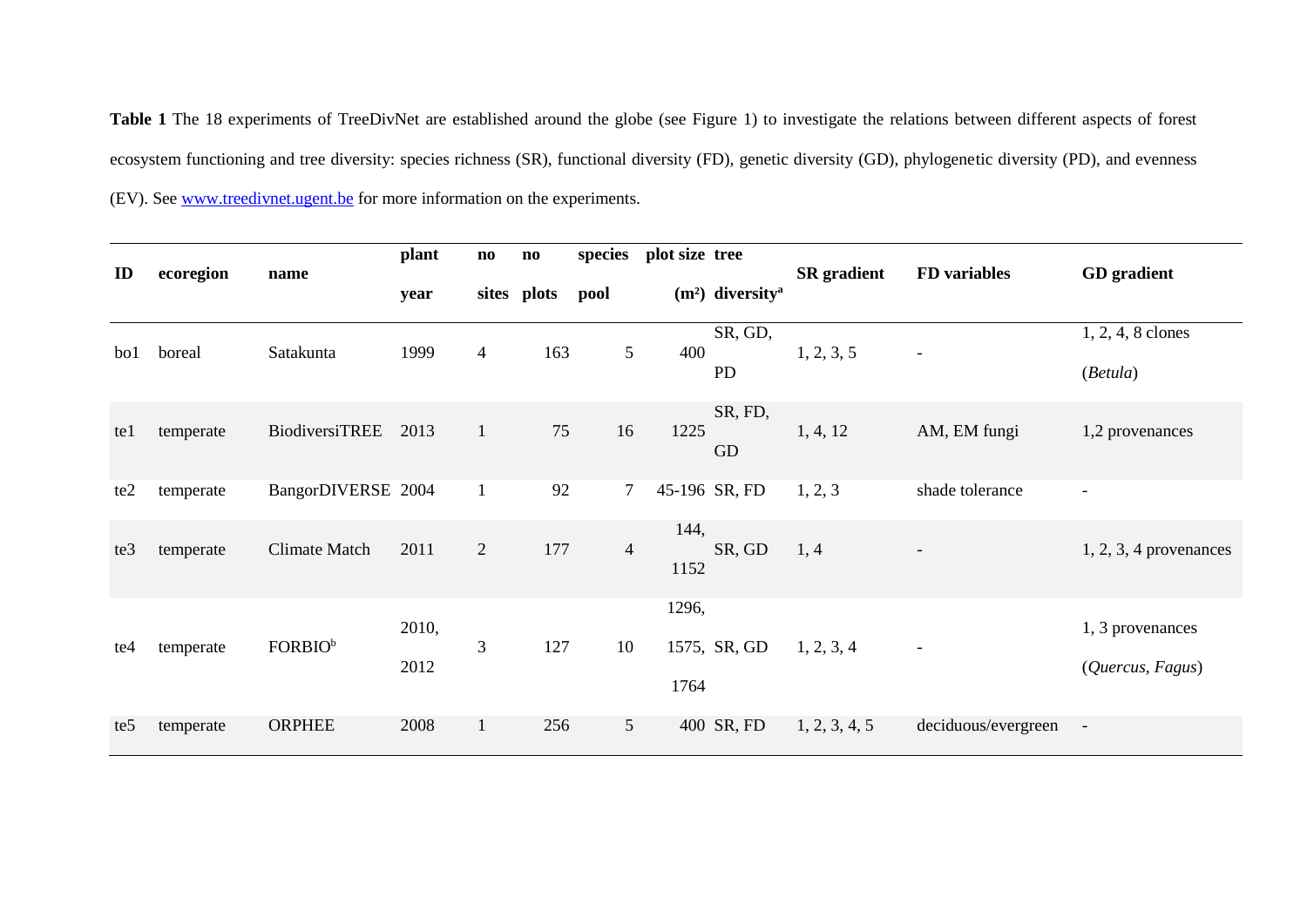| te6             | temperate                             | Communitree                 | 2009  | $\mathbf{1}$   | 90   | $\mathbf{1}$   | $0.24\,$ GD         |                            |                      | $1, 2, 3, 4$ half-sib    |
|-----------------|---------------------------------------|-----------------------------|-------|----------------|------|----------------|---------------------|----------------------------|----------------------|--------------------------|
|                 |                                       |                             |       |                |      |                |                     |                            |                      | families                 |
| te7             | temperate                             | ECOLINK-Salix 2014          |       | 3              | 99   | $1\,$          | 92 GD               |                            |                      | 1, 2, 3, 4 clones        |
|                 |                                       |                             |       |                |      |                |                     |                            |                      | (Salix)                  |
| te8             | temperate                             | Kreinitz                    | 2005  | $\mathbf{1}$   | 98   | $6\,$          | 25 SR, FD           | 0, 1, 2, 3, 5, 6           | litter decomposition | $\overline{a}$           |
|                 |                                       |                             |       |                |      |                |                     |                            | rate                 |                          |
| te9             | temperate                             | <b>B-Tree</b>               | 2013  | $\mathbf{1}$   | 44   | $\overline{4}$ | $170 -$<br>SR, FD   | 1, 2, 4                    | AM, EM fungi         | $\overline{a}$           |
|                 |                                       |                             |       |                |      |                | 300                 |                            |                      |                          |
| te10            | temperate                             | <b>BIOTREE</b> <sup>b</sup> | 2003, | $\overline{4}$ | 117  | 19             | $300 - SR$ , FD,    | 1, 2, 3, 4, 6, 10 9 traits |                      |                          |
|                 |                                       |                             | 2004  |                |      |                | 12000 EV            |                            |                      |                          |
|                 |                                       |                             | 2009, |                |      |                |                     |                            |                      |                          |
| te11            | temperate                             | <b>IDENT</b> <sup>b</sup>   | 2010, | 5              | 1192 | 19             | SR, FD,<br>$8 - 16$ | 1, 2, 4, 6, 12             | native/exotic        |                          |
|                 |                                       |                             | 2012, |                |      |                | <b>PD</b>           |                            | c. 20 traits         |                          |
|                 |                                       |                             | 2013  |                |      |                |                     |                            |                      |                          |
| me1             | Mediterranean IDENT <sup>b</sup>      |                             | 2014  | $\mathbf{1}$   | 308  | 12             | SR, FD,<br>10       | 1, 2, 4, 6                 | evergreen/deciduous  |                          |
|                 |                                       |                             |       |                |      |                | PD                  |                            | drought resistance   |                          |
| me <sub>2</sub> | Mediterranean Ridgefield <sup>b</sup> |                             | 2010  | $\mathbf{1}$   | 124  | 8              | 447 SR, FD          | 0, 1, 2, 4, 8              | nutrient acquisition | $\overline{\phantom{a}}$ |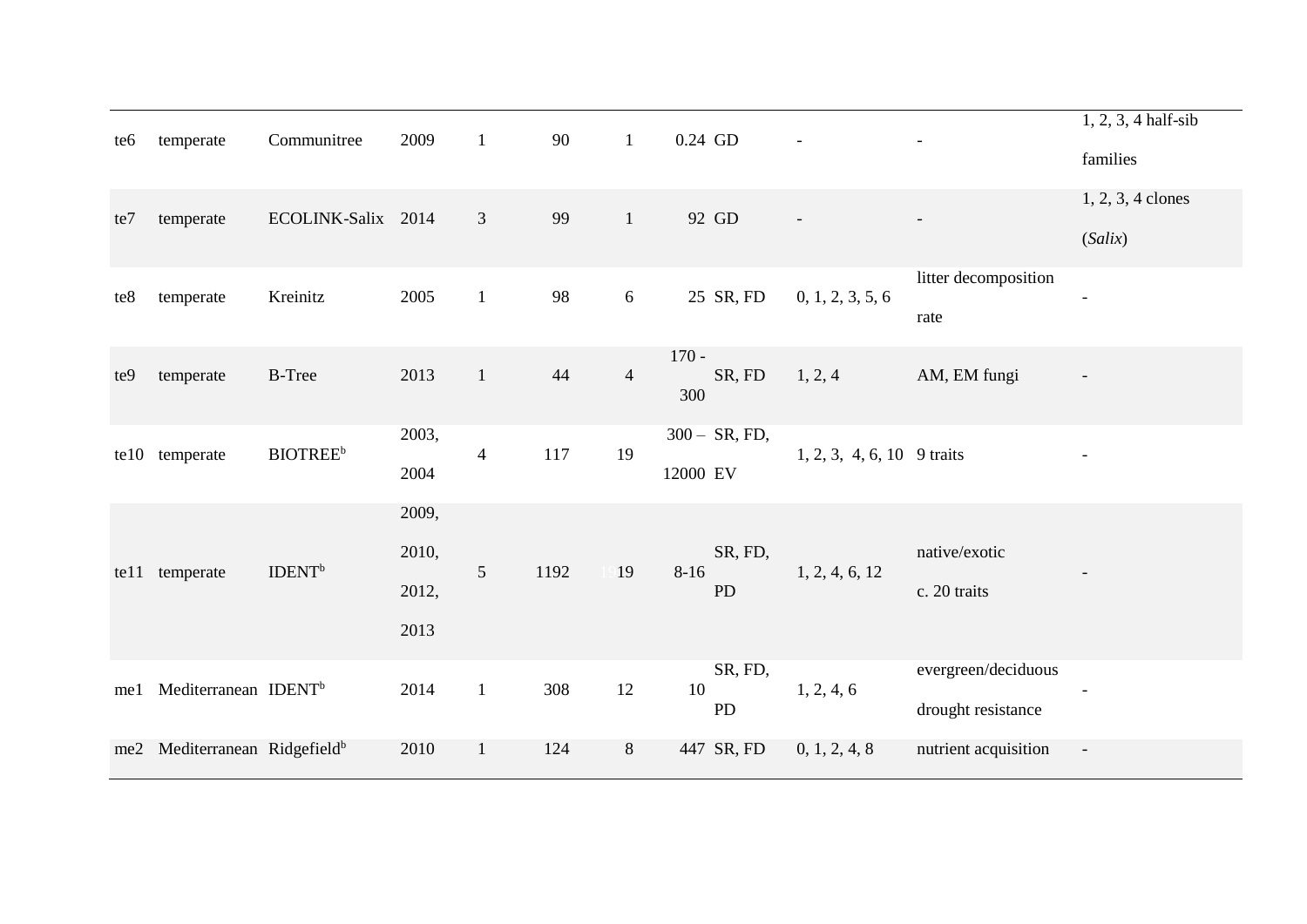|     |             |                    |                  |                |     |                |                        |                                  | growth form                                  |                          |
|-----|-------------|--------------------|------------------|----------------|-----|----------------|------------------------|----------------------------------|----------------------------------------------|--------------------------|
|     |             |                    |                  |                |     |                |                        |                                  | $0, 1, 2, 4, 8, 16,$ random extinction       | 3 - 38 half-sib families |
| st1 | subtropical | BEF-Chinab         | 2009/201         | $\overline{2}$ | 566 | 60             | 667 SR, GD             | 24 tree sp.                      | scenarios and directed (for 13 tree species) |                          |
|     |             |                    | $\boldsymbol{0}$ |                |     |                |                        | crossed with 0,                  | scenarios based on                           | 1 or 4 seed families     |
|     |             |                    |                  |                |     |                |                        | 2, 4, 8 shrub sp. SLA and rarity |                                              | per species              |
| tr1 | tropical    | Agua Salud         | 2008             | $\mathbf{1}$   | 267 | 10             | 1755 SR                | 1, 2, 5, 6                       | $\overline{\phantom{a}}$                     | $\overline{\phantom{a}}$ |
| tr2 | tropical    | Sardinilla         | 2001/200         | $\overline{2}$ | 32  | 26             | $675-$<br>SR, FD       | 1, 3, 6, 9, 18                   | shade tolerance                              | $\overline{\phantom{a}}$ |
|     |             |                    | 3                |                |     |                | 2025                   |                                  |                                              |                          |
| tr3 | tropical    | Gazi Bay           | 2004             | $\mathbf{1}$   | 32  | $\mathfrak{Z}$ | 36 SR                  | 1, 2, 3                          |                                              | $\overline{\phantom{a}}$ |
| tr4 | tropical    | Sabah <sup>b</sup> | 2010             | $\mathbf{1}$   | 124 | 16             | SR, FD,<br>40000<br>GD | 1, 4, 16                         | tree height                                  | 2, 4 genera              |

<sup>a</sup> extra treatments investigated: water availability (ORPHEE, IDENT), fertilization with N, P, N+P (IDENT), N deposition and non-native weed cover

(Ridgefield), liana removal (Sabah)

<sup>b</sup> extensive info on the design of these experiments can also be found in Bruelheide et al. (2014; BEF-China), Hector et al. (2011; Sabah), Perring et al. (2012;

Ridgefield), Scherer-Lorenzen et al. (2007; BIOTREE), Tobner et al. (2014; IDENT), and Verheyen et al. (2013; FORBIO).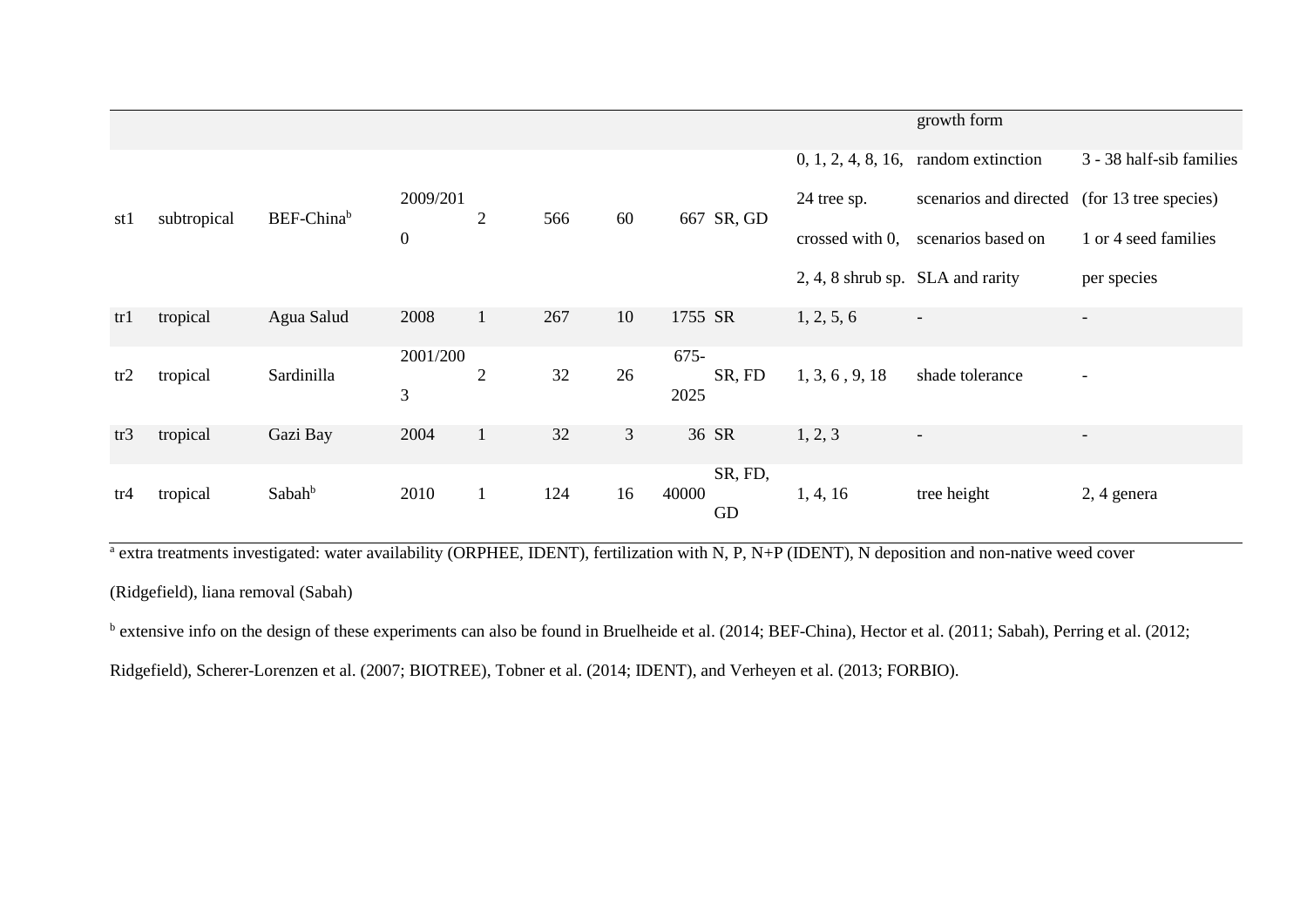

Figure 1. The 18 experiments of TreeDivNet in the boreal (bo), temperate (te), Mediterranean (me), subtropical (st) and tropical (tr) regions of the world. The dark grey dots represent the IDENT experiment; the light grey dotted ones are the ECOLINK-Salix experiment; the other experiments are in black. See Table 1 for the characteristics of the experiments. Map based on Olson et al. (2001), data from http://www.worldwildlife.org/publications/terrestrial-ecoregions-ofthe-world.

.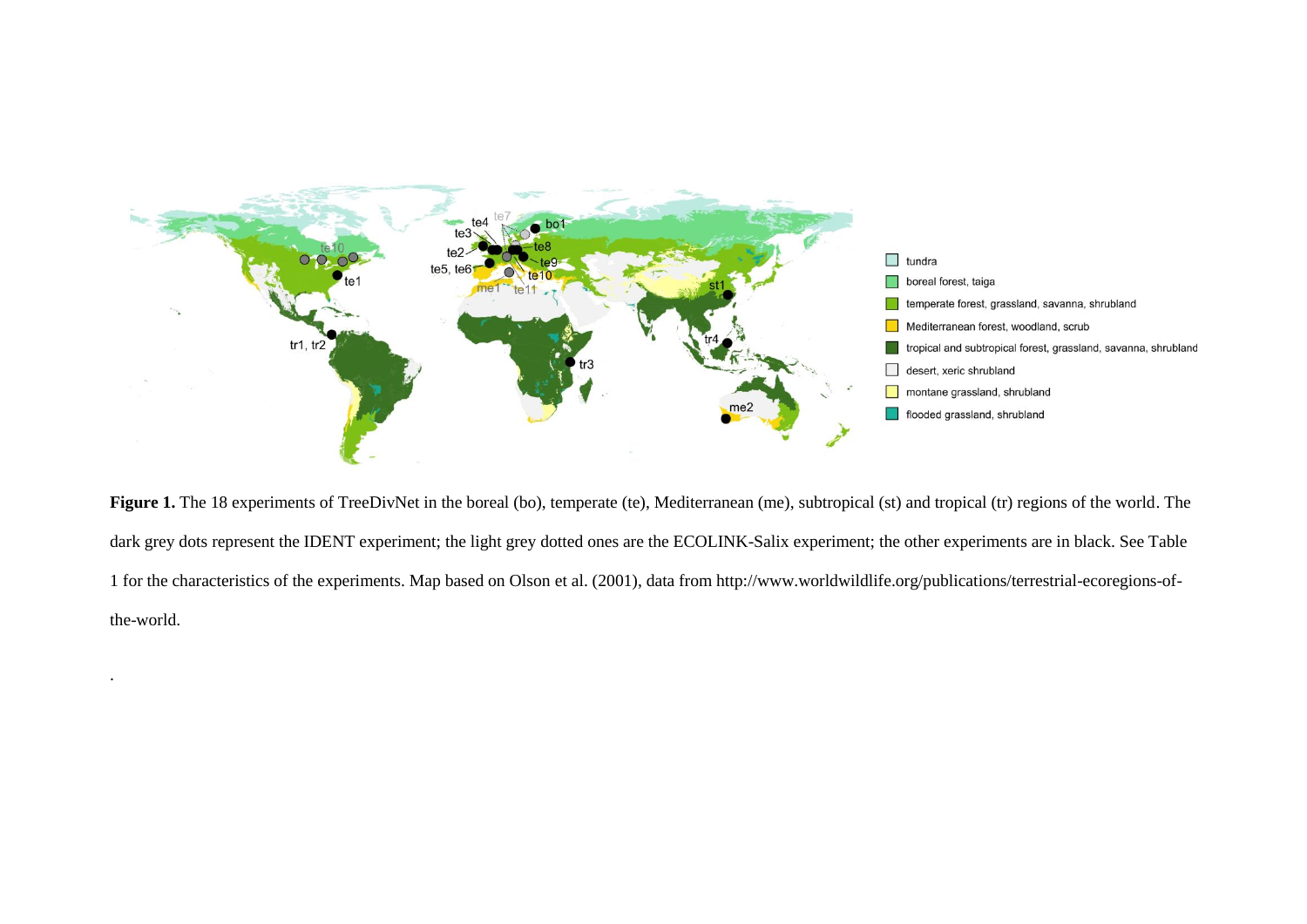

**Figure 2.** Example of the design of one of the TreeDivNet experiments. The FORBIO experiment was established at three sites in Belgium. The tree species diversity per plot ranges from one to four species. The within-plot design is shown for a two-species and a four-species plot. The trees were planted on a 1.5 m x 1.5 m grid, in small monospecific patches of 3 x 3 trees. These patches are arranged in a checkerboard pattern in the two-species mixtures and randomly attributed to the species in the threeand four-species mixtures (see Verheyen et al. 2013 for more details).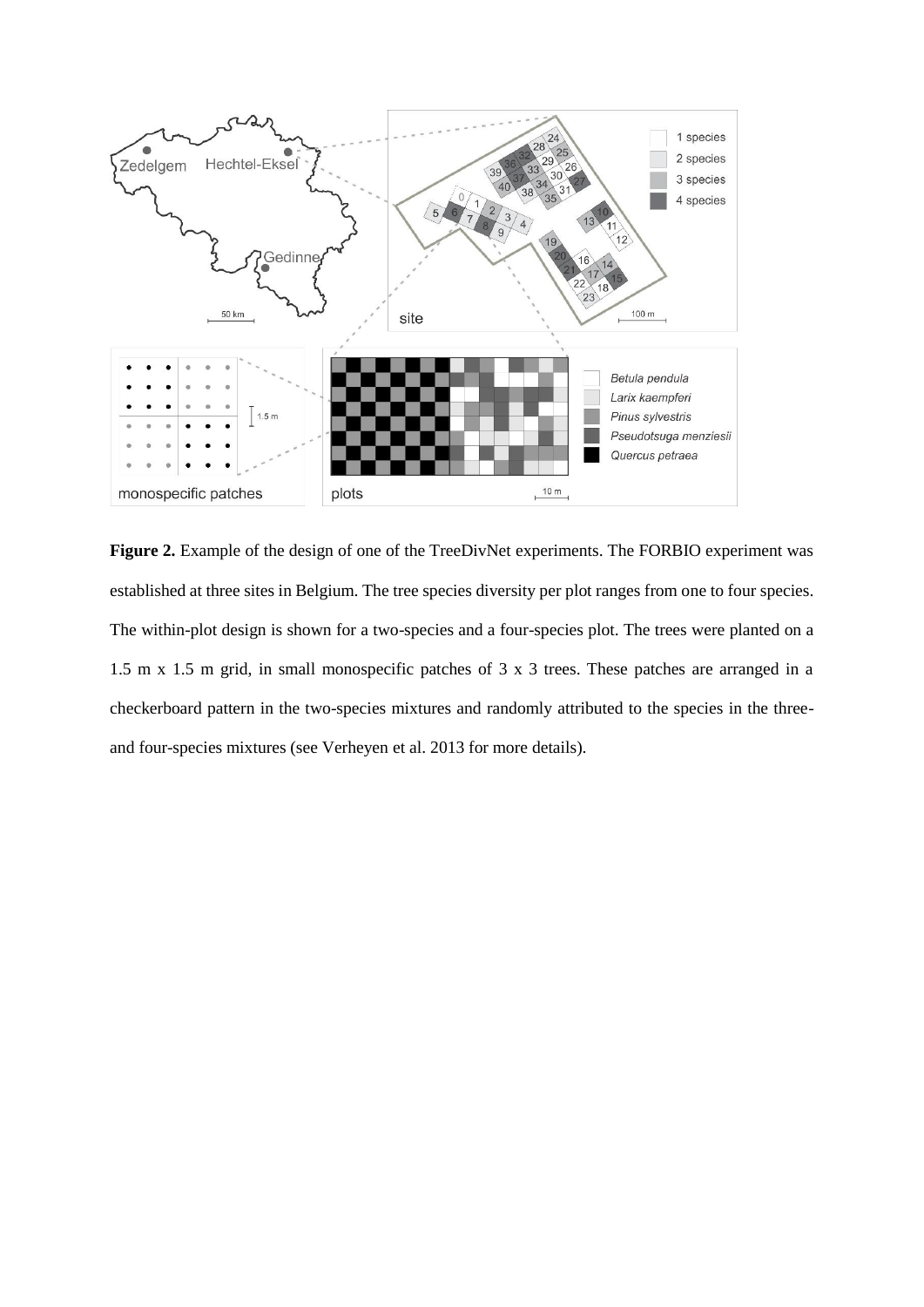Figure 3. Aboveground biomass (Mg C ha<sup>-1</sup>) after 10 years of growth in the Sardinilla experiment (Panama). The common timber species are indicated in green in the figure and underlined here. Species abbreviations are the first letter of the genus and species name: *Albizia adinocephala*, *Anacardium excelsum*, *Astronium graveolens*, *Cordia alliodora, Calycophyllum candidissimum, Colubrina glandulosa, Cedrela odorata, Dalbergia retusa, Diphysa robinioides (DRO), Enterolobium cyclocarpum, Erythrina fusca, Gliricidia sepium, Guazuma ulmifolia, Hura crepitans, Inga punctate, Luehea seemannii, Ormosia macrocalyx, Pachira quinata, Pseudosamanea guachapele, Spondias mombin, Tabebuia rosea*. The biomass was calculated using the equation of Chave (2005) equation for tropical moist forest, and mean tree biomass per species was scaled up to one hectare assuming 1000 trees per plot. Estimations were done for the species represented in the Sardinilla planted forest by at least five individuals.

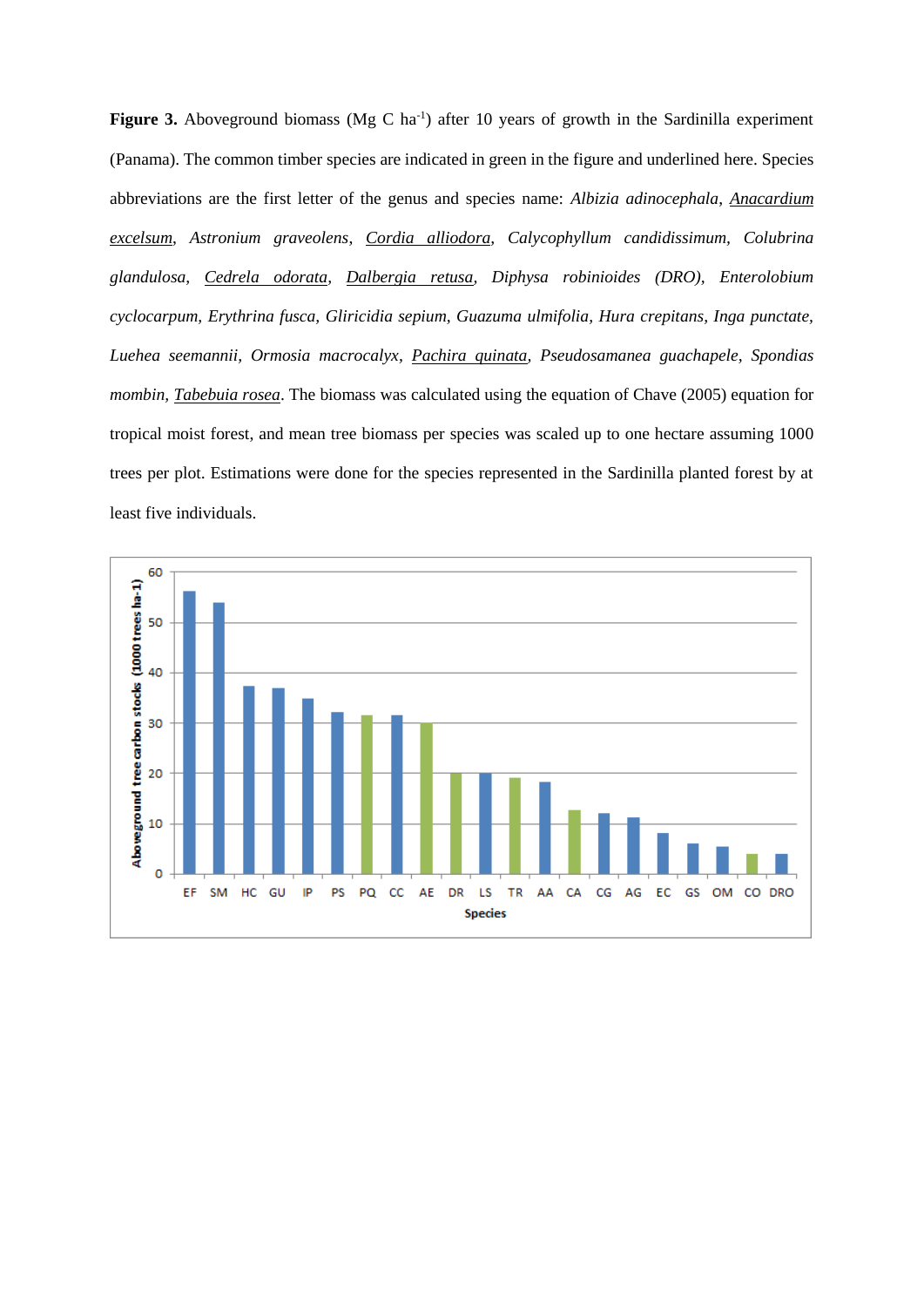Figure 4. Aboveground carbon (Mg C ha<sup>-1</sup>) after 9 years of growth at the BangorDIVERSE experiment (UK). Species abbreviations are the first letter of the genus and species name: *Alnus glutinosa*, *Acer pseudoplatanus*, *Betula pendula*, *Castanea sativa*, *Fraxinus excelsior*, *Fagus sylvatica*. The biomass was calculated using general European temperate forest equations from Zianis et al. (2005) and sitespecific equations from Smith et al. (2013). Mean tree biomass per species was scaled up to one hectare assuming 1000 trees per plot. Biomass estimations were based on the average species diameter of each replicate plot (n=3).